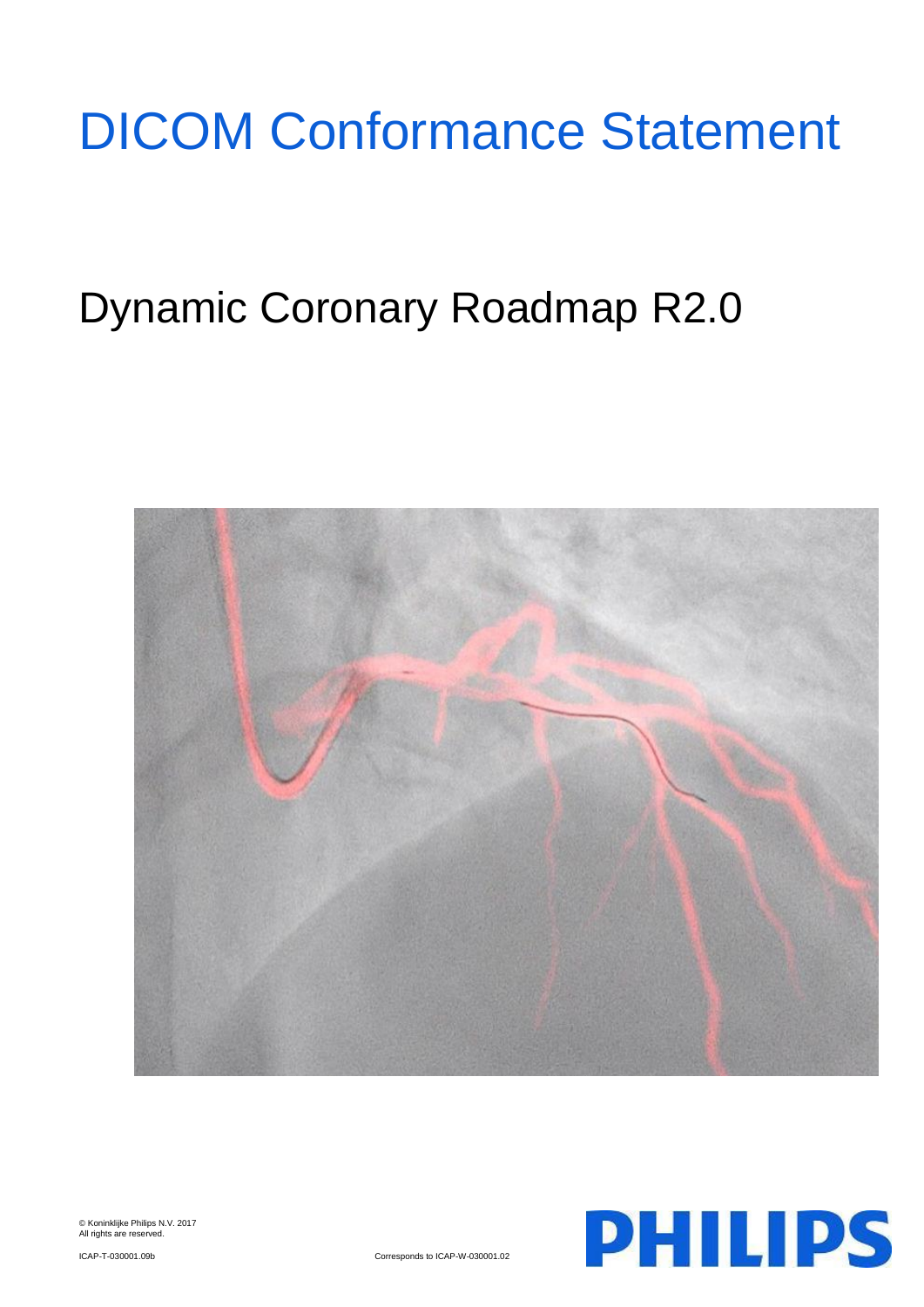**Issued by:** Philips Healthcare

P.O. Box 10.000 5680 DA Best The Netherlands

Email: [dicom@philips.com](mailto:dicom@philips.com) Internet: www.philips.com/dicom

Document Number: ICAP-PF.0028143 Date: 24-Apr-2017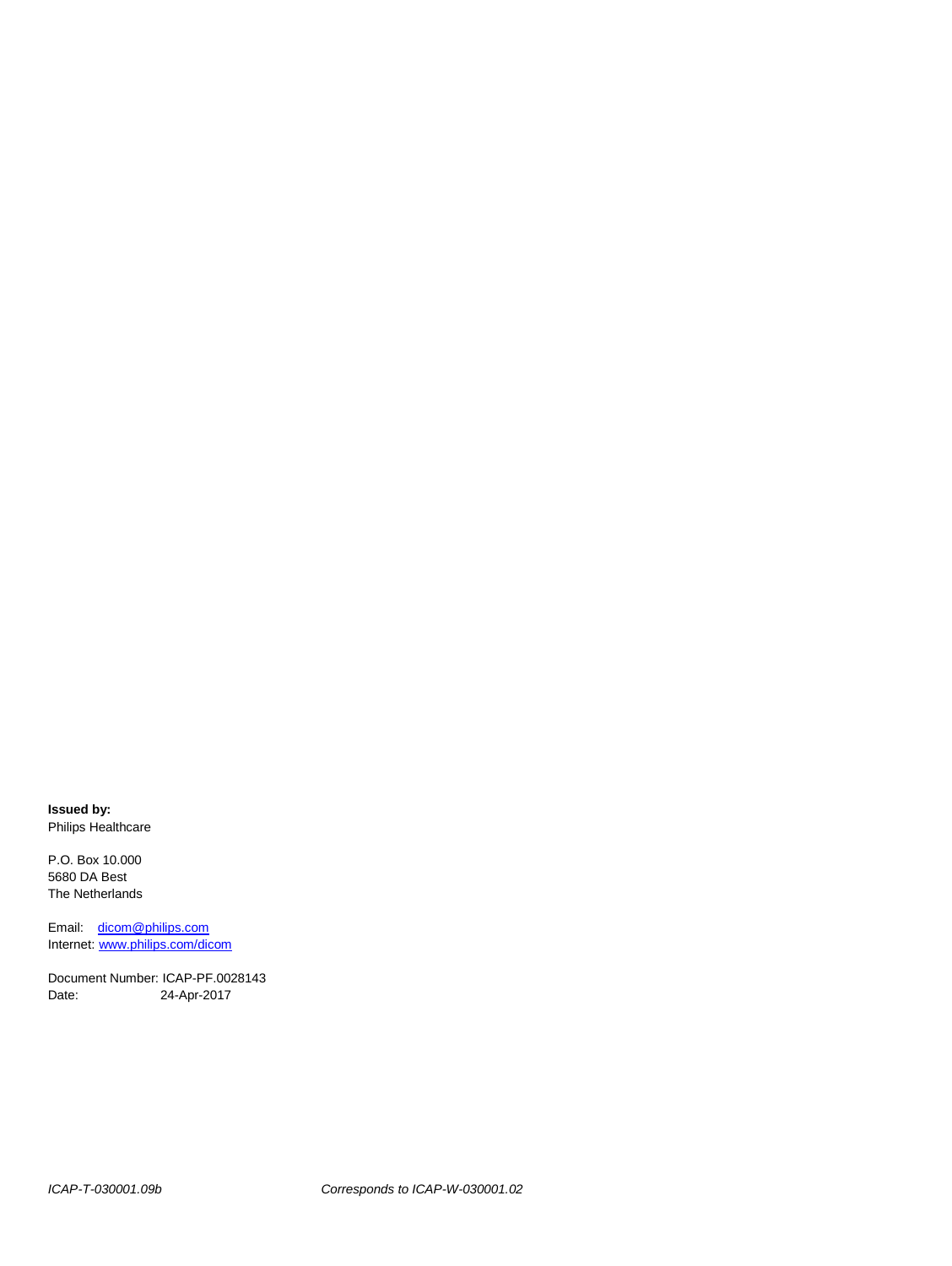# <span id="page-2-0"></span>**1. DICOM Conformance Statement Overview**

Dynamic Coronary Roadmap is a software medical device intended to provide a real-time and dynamic angiographic roadmap of coronary arteries. Dynamic Coronary Roadmap is used in combination with a Philips interventional X-ray system. Dynamic Coronary Roadmap provides the clinical user with the possibility to create a Secondary Capture DICOM Image for screenshots and a Multiframe Secondary Capture DICOM Image for movies of the application, which after creation are automatically archived on the configured PACS.

The Dynamic Coronary Roadmap supports the following DICOM functionality:

Secure DICOM Communication: Secure transfer of DICOM data between the clinical product and other DICOM compliant devices on the network. The data is sent as a Secondary Capture DICOM Image for screenshots and a Multiframe Secondary Capture DICOM Image for movies.

# **Table 1: Network Services**

| <b>SOP Class</b>                                      |                             | User of                 | <b>Provider of</b>      |                |
|-------------------------------------------------------|-----------------------------|-------------------------|-------------------------|----------------|
| <b>Name</b>                                           | <b>UID</b>                  | <b>Service</b><br>(SCU) | <b>Service</b><br>(SCP) | <b>Display</b> |
|                                                       | Other                       |                         |                         |                |
| <b>Verification SOP Class</b>                         | 1.2.840.10008.1.1           | Yes                     | Yes*                    | <b>No</b>      |
|                                                       | <b>Transfer</b>             |                         |                         |                |
| Multiframe True Color Secondary Capture Image Storage | 1.2.840.10008.5.1.4.1.1.7.4 | Yes                     | <b>No</b>               | <b>No</b>      |
| Secondary Capture Image Storage SOP Class             | 1.2.840.10008.5.1.4.1.1.7   | Yes                     | <b>No</b>               | <b>No</b>      |
| <b>Workflow Management</b>                            |                             |                         |                         |                |
| Storage Commitment Push Model SOP Class               | 1.2.840.10008.1.20.1        | Yes                     | <b>No</b>               | <b>No</b>      |

Note\*: Verification as SCP is supported for asynchronous storage commitment.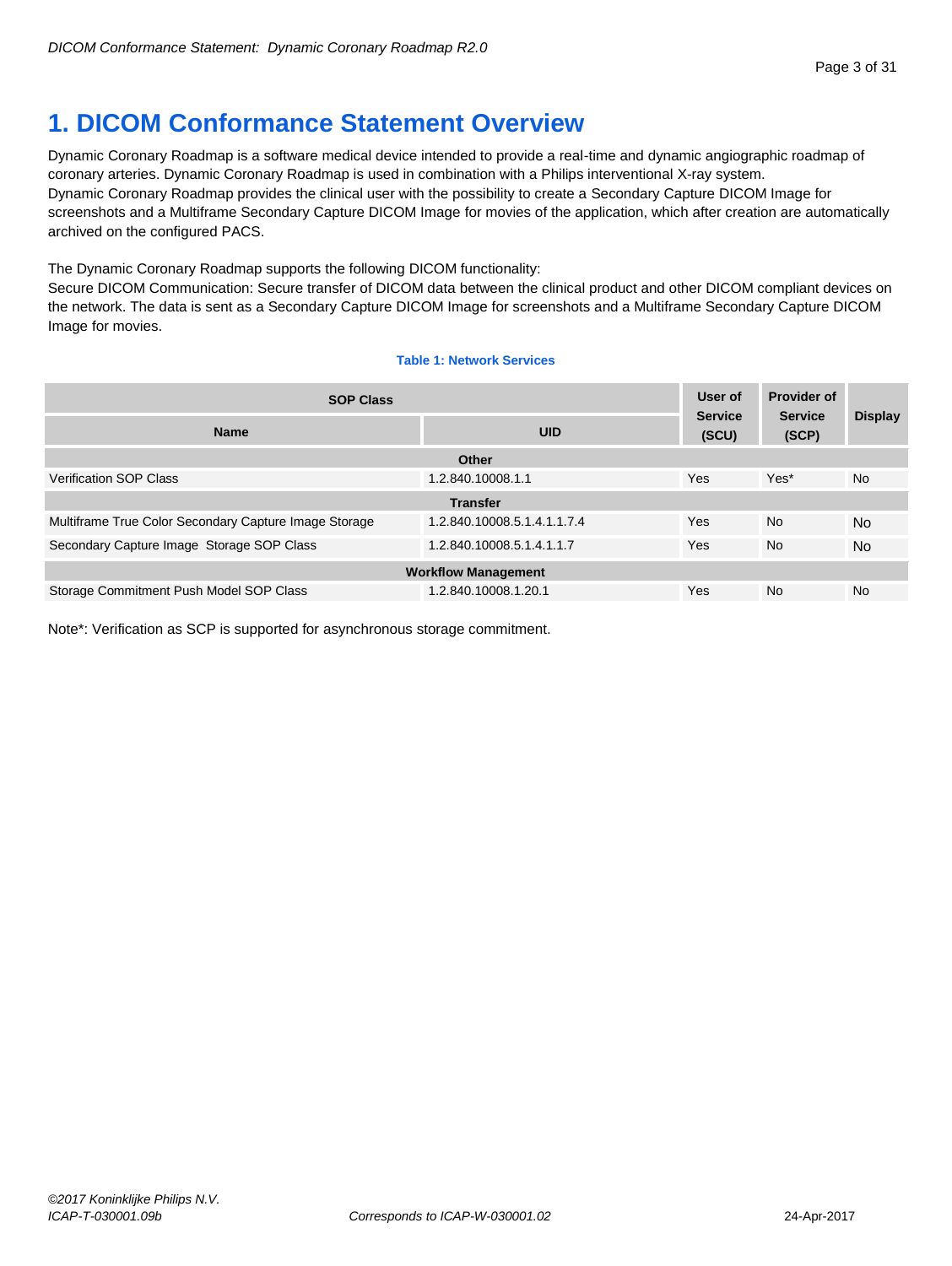# <span id="page-3-0"></span>2. Table of Contents

| 1.            |  |
|---------------|--|
| 2.            |  |
| 3.            |  |
| 3.1.          |  |
| 3.2.          |  |
| 3.3.          |  |
| 3.4.          |  |
| 3.5.          |  |
| 4.            |  |
| 4.1.          |  |
| 4.1.1.        |  |
| 4.1.2.        |  |
| 4.1.3.        |  |
| 4.2.          |  |
| 4.2.1.        |  |
| 4.2.1.1       |  |
| 4.2.1.2.      |  |
| 4.2.1.2.1.    |  |
| 4.2.1.2.2.    |  |
| 4.2.1.2.3.    |  |
| 4.2.1.3.      |  |
| 4.2.1.3.1.    |  |
| 4.2.1.3.2.    |  |
| 4.2.1.3.3.    |  |
| 4.2.1.4.      |  |
| $4.2.1.4.1$ . |  |
| 4.3.          |  |
| 4.3.1.        |  |
| 4.3.2.        |  |
| 4.4.          |  |
| 4.4.1.        |  |
| 4.4.1.1.      |  |
| 4.4.1.2.      |  |
| 4.4.2.        |  |
| 5.            |  |
| 6.            |  |
| 7.            |  |
| 7.1.          |  |
| 7.1.1.        |  |
| 7.1.2.        |  |
| 7.1.3.        |  |
| 7.1.4.        |  |
| 7.1.5.        |  |
| 7.1.6.        |  |
| 7.1.7.        |  |
| 7.1.8.        |  |
| 7.1.9.        |  |
| 7.2.          |  |
| 7.3.          |  |
| 8.            |  |
| 8.1.          |  |
| 8.1.1.        |  |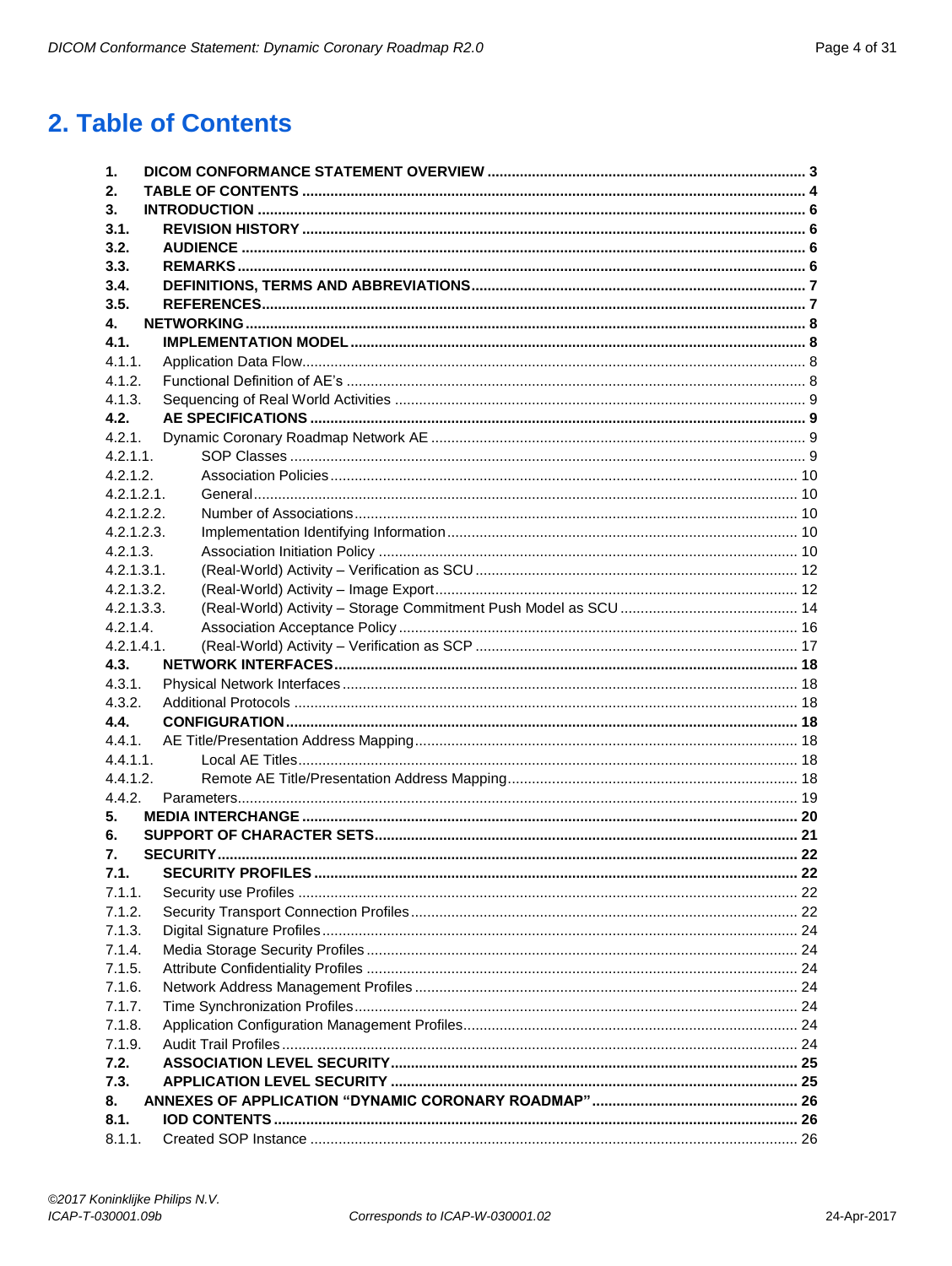| $8.1.1.1$ . |  |
|-------------|--|
| $8.1.1.2$ . |  |
| 8.1.1.3.    |  |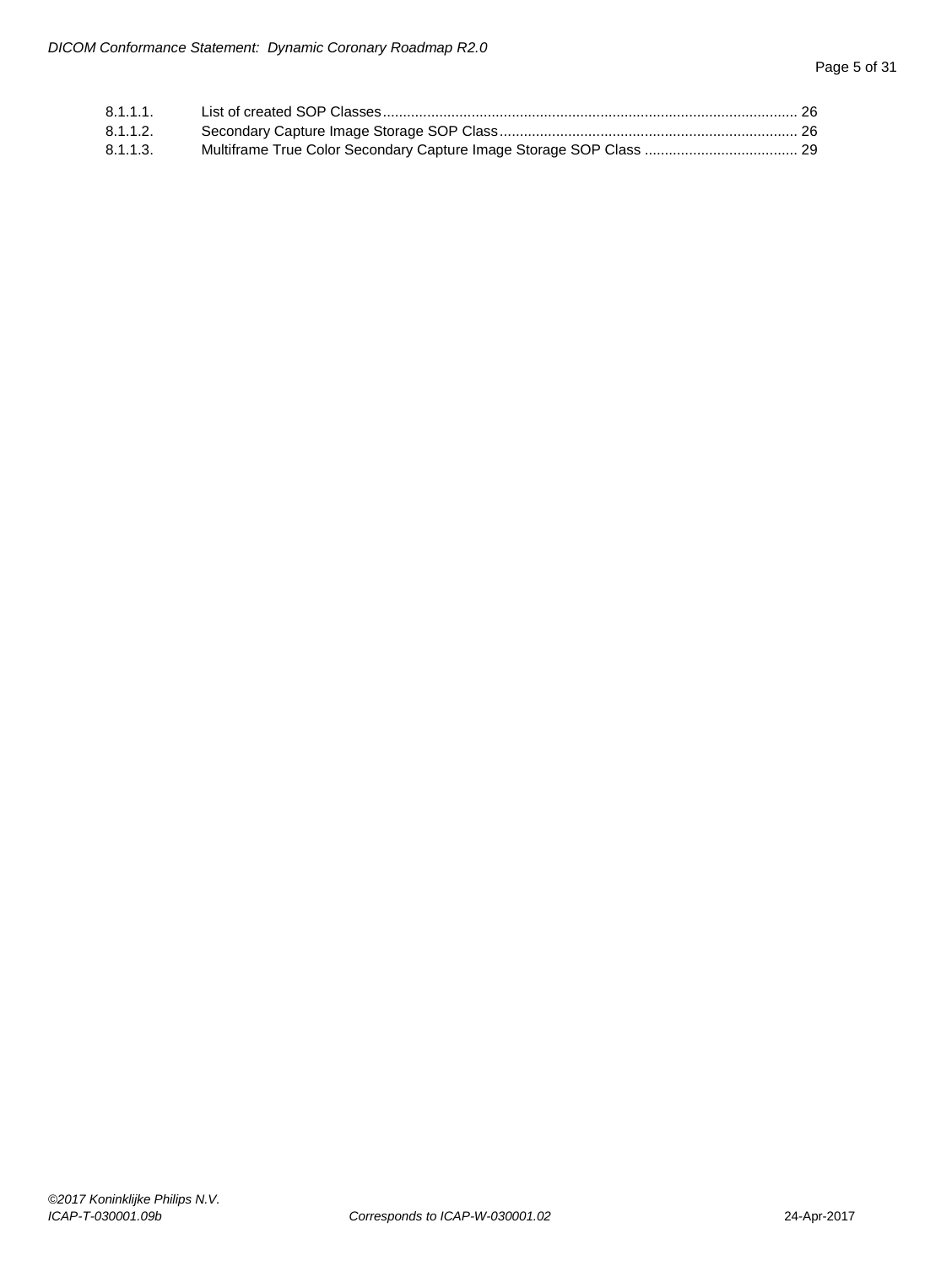# <span id="page-5-0"></span>**3. Introduction**

# <span id="page-5-1"></span>**3.1. Revision History**

The revision history provides dates and differences of the different releases.

# **Table 2: Revision History**

| <b>Document Version</b> | Date of Issue | Status     | <b>Description</b>   |
|-------------------------|---------------|------------|----------------------|
| 00                      | 24-Apr-2017   | Authorized | <b>Final Version</b> |

# <span id="page-5-2"></span>**3.2. Audience**

This Conformance Statement is intended for:

- (Potential) customers
- System integrators of medical equipment
- Marketing staff interested in system functionality
- Software designers implementing DICOM interfaces

It is assumed that the reader is familiar with the DICOM standard.

# <span id="page-5-3"></span>**3.3. Remarks**

The DICOM Conformance Statement is contained in chapter 4 through 8 and follows the contents and structuring requirements of DICOM PS 3.2.

This DICOM Conformance Statement by itself does not guarantee successful interoperability of Philips equipment with non-Philips equipment. The user (or user's agent) should be aware of the following issues:

# **Interoperability**

Interoperability refers to the ability of application functions, distributed over two or more systems, to work successfully together. The integration of medical devices into an IT environment may require application functions that are not specified within the scope of DICOM. Consequently, using only the information provided by this Conformance Statement does not guarantee interoperability of Philips equipment with non-Philips equipment.

It is the user's responsibility to analyze thoroughly the application requirements and to specify a solution that integrates Philips equipment with non-Philips equipment.

# **Validation**

Philips equipment has been carefully tested to assure that the actual implementation of the DICOM interface corresponds with this Conformance Statement.

Where Philips equipment is linked to non-Philips equipment, the first step is to compare the relevant Conformance Statements. If the Conformance Statements indicate that successful information exchange should be possible, additional validation tests will be necessary to ensure the functionality, performance, accuracy and stability of image and image related data. It is the responsibility of the user (or user's agent) to specify the appropriate test suite and to carry out the additional validation tests.

# **New versions of the DICOM Standard**

The DICOM Standard will evolve in future to meet the user's growing requirements and to incorporate new features and technologies. Philips is actively involved in this evolution and plans to adapt its equipment to future versions of the DICOM Standard. In order to do so, Philips reserves the right to make changes to its products or to discontinue its delivery. The user should ensure that any non-Philips provider linking to Philips equipment also adapts to future versions of the DICOM Standard. If not, the incorporation of DICOM enhancements into Philips equipment may lead to loss of connectivity (in case of networking) and incompatibility (in case of media).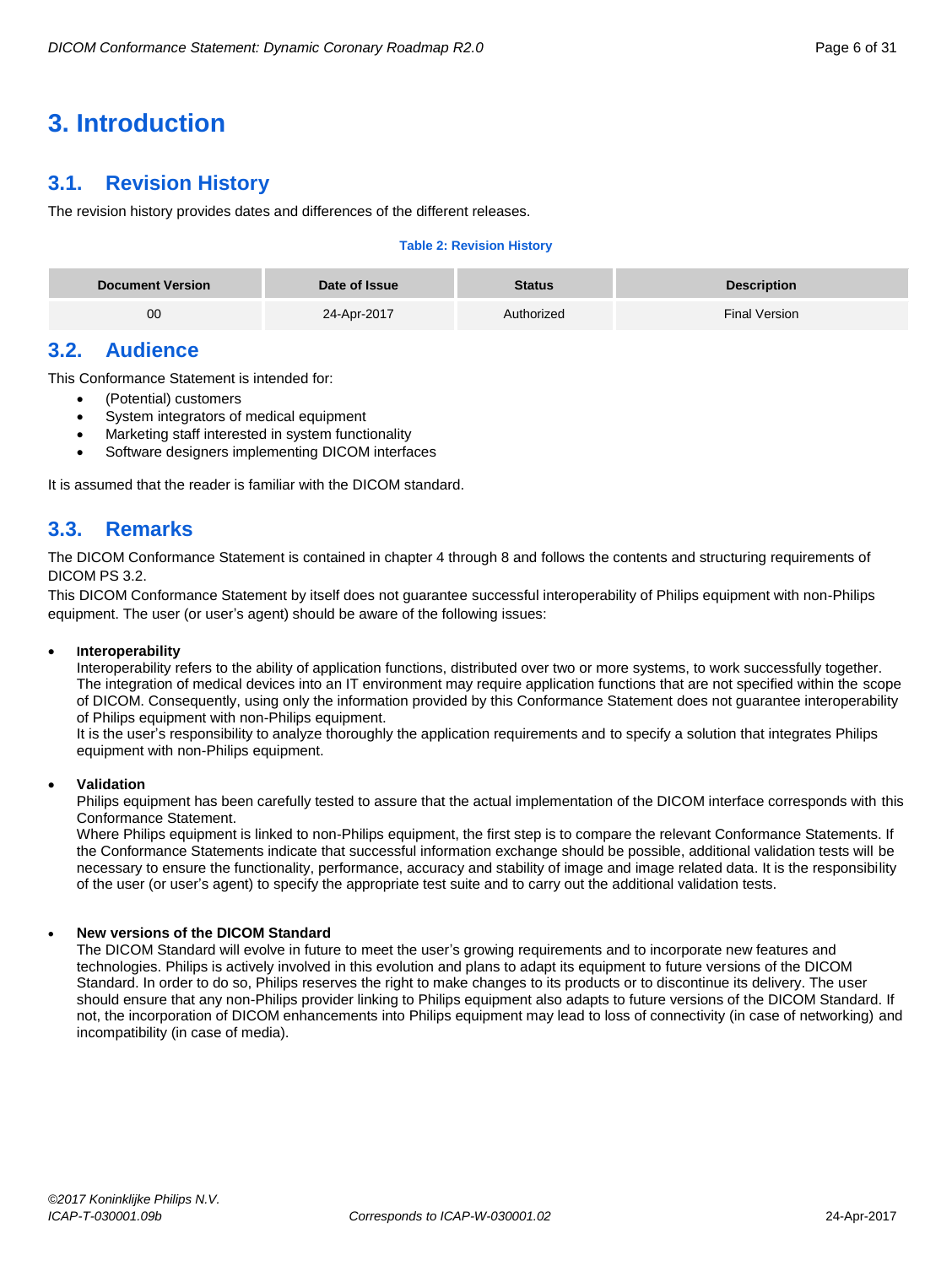# <span id="page-6-0"></span>**3.4. Definitions, Terms and Abbreviations**

# **Table 3: Definitions, Terms and Abbreviations**

| <b>Abbreviation/Term</b> | <b>Explanation</b>                                     |
|--------------------------|--------------------------------------------------------|
| AE                       | <b>Application Entity</b>                              |
| <b>ANSI</b>              | American National Standard Institute                   |
| AP                       | <b>Application Profile</b>                             |
| <b>DCR</b>               | Dynamic Coronary Roadmap                               |
| <b>DICOM</b>             | Digital Imaging and Communications in Medicine         |
| <b>DIMSE</b>             | <b>DICOM Message Service Element</b>                   |
| EBE                      | DICOM Explicit VR Big Endian                           |
| <b>ELE</b>               | DICOM Explicit VR Little Endian                        |
| <b>GUI</b>               | Graphic User Interface                                 |
| <b>HIS</b>               | Hospital Information System                            |
| HL7                      | <b>Health Level Seven</b>                              |
| <b>ILE</b>               | DICOM Implicit VR Little Endian                        |
| <b>IOD</b>               | Information Object Definition                          |
| <b>ISIS</b>              | Information System - Imaging System                    |
| <b>NEMA</b>              | National Electrical Manufacturers Association          |
| PDU                      | <b>Protocol Data Unit</b>                              |
| <b>RIS</b>               | Radiology Information System                           |
| <b>RWA</b>               | <b>Real-World Activity</b>                             |
| <b>SC</b>                | <b>Secondary Capture</b>                               |
| <b>MFSC</b>              | Multiframe True Color Secondary Capture                |
| <b>SCM</b>               | <b>Study Component Management</b>                      |
| <b>SCP</b>               | Service Class Provider                                 |
| SCU                      | Service Class User                                     |
| <b>SOP</b>               | Service Object Pair                                    |
| TCP/IP                   | <b>Transmission Control Protocol/Internet Protocol</b> |
| <b>UID</b>               | Unique Identifier                                      |
| <b>WLM</b>               | Worklist Management                                    |

# <span id="page-6-1"></span>**3.5. References**

[DICOM] Digital Imaging and Communications in Medicine, Parts 1 – 20 (NEMA PS 3.1- PS 3.20), National Electrical Manufacturers Association (NEMA) Publication Sales 1300 N. 17th Street, Suite 1752 Rosslyn, Virginia. 22209, United States of America

Internet[: http://medical.nema.org/](http://medical.nema.org/)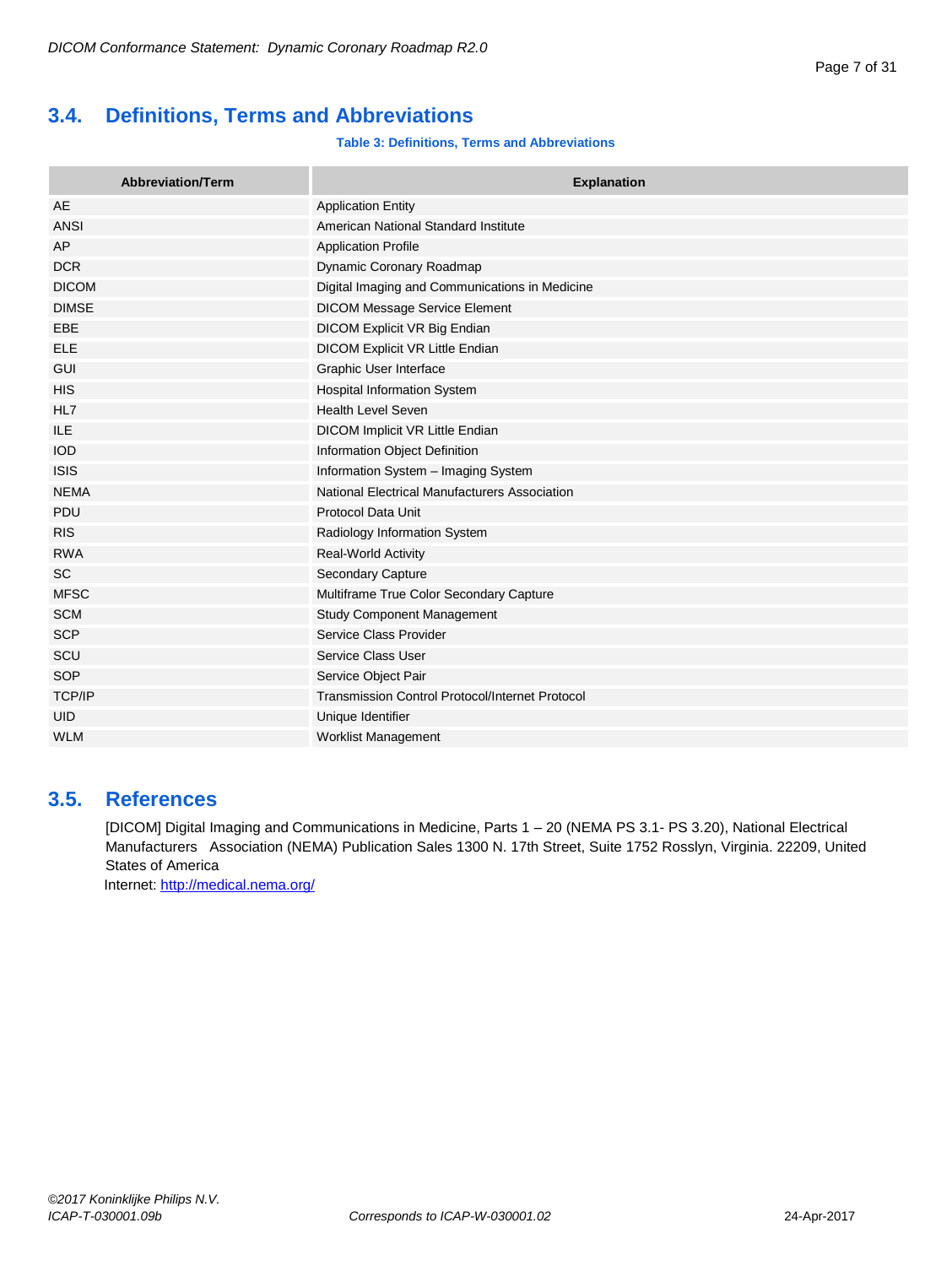# <span id="page-7-0"></span>**4. Networking**

This section contains the networking related services.

# <span id="page-7-1"></span>**4.1. Implementation model**

The implementation model consists of three sections:

- The application data flow diagram, specifying the relationship between the Application Entities and the "external world" or Real-World Activities,
- A functional description of each Application Entity, and
- The sequencing constraints among them.

# <span id="page-7-2"></span>**4.1.1. Application Data Flow**

The Dynamic Coronary Roadmap implements one network application entity: the Dynamic Coronary Roadmap Network AE.

The following figure shows the networking application data flow as a functional overview of the application entity. On the left the local Real-World Activities are presented, whereas on the right the remote Real-World Activities are presented.



**Figure 1: Application Data Flow Diagram**

The Dynamic Coronary Roadmap incorporates the following functionality:

- Export a Secondary Capture image (screenshot) and a Multiframe Secondary Capture image (movie) to a network DICOM node.

- Request a storage commitment for all exported images.

# <span id="page-7-3"></span>**4.1.2. Functional Definition of AE's**

Dynamic Coronary Roadmap incorporates the following functionality:

# **Export Images**

The Dynamic Coronary Roadmap Network AE as Storage SCU implements the RWA Export Images to automatically store a Secondary Capture image (screenshot) and a Multiframe Secondary Capture image (movies) on a remote system.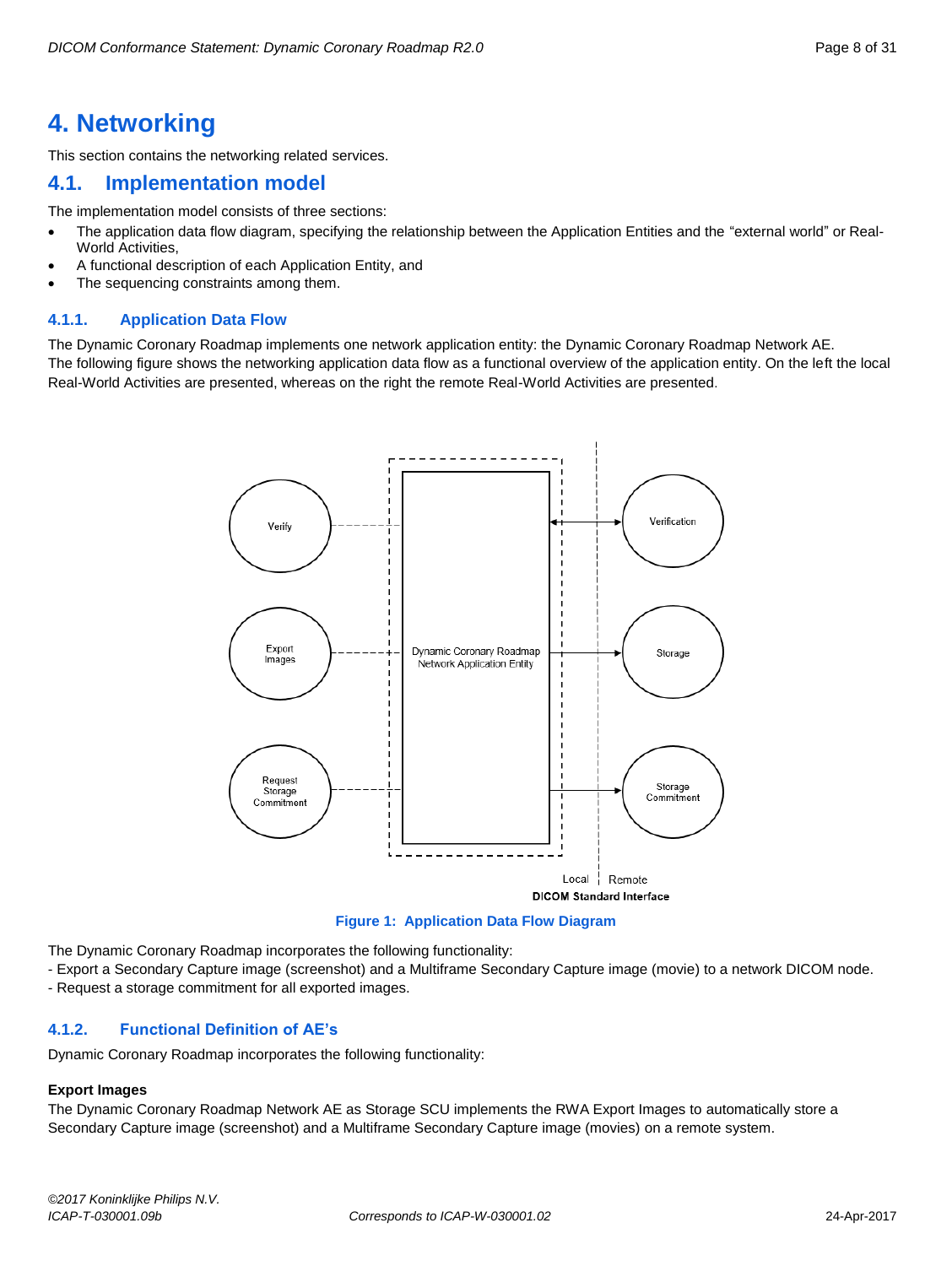## **Request Storage Commitment**

The Dynamic Coronary Roadmap AE provides the Storage Commitment service as SCU.

The Dynamic Coronary Roadmap AE requests an association with the selected remote SCP for the Storage Commitment Push Model SOP class. When the association is accepted, the Dynamic Coronary Roadmap AE will send the Storage Commitment request and receives the Storage Commitment response and act accordingly, and release the association. When the remote commitment actions have been finished, the remote SCP will request an association with the Dynamic Coronary Roadmap AE (still SCU). After accepting the association, the Dynamic Coronary Roadmap AE receives the Storage Commitment reports, and releases the association when requested.

# <span id="page-8-0"></span>**4.1.3. Sequencing of Real World Activities**

Dynamic Coronary Roadmap is connected to the X-ray system. The X-ray system acquires images with a certain procedure and sends to Dynamic Coronary Roadmap. Based on the received X-ray images the Dynamic Coronary Roadmap allows to create DICOM objects (Secondary captures/ Multiframe captures) which are automatically archived to a configured PACS (i.e. it sends the C-STORE-RQ messages containing the image information).

After sending images to the PACS, if configured, the Dynamic Coronary Roadmap requests a storage commitment for all exported screenshots and movies (i.e. it sends the request for storage commit N-ACTION-RQ message).



#### **Figure 2: Sequence Diagram**

# <span id="page-8-1"></span>**4.2. AE Specifications**

This section in the DICOM Conformance Statement describes Application Entity specifications.

# <span id="page-8-2"></span>**4.2.1. Dynamic Coronary Roadmap Network AE**

Detail of this specific Application Entity is specified in this section.

# <span id="page-8-3"></span>**4.2.1.1. SOP Classes**

This Application Entity provides Standard Conformance to the following SOP Classes.

#### **Table 4: SOP Classes for Dynamic Coronary Roadmap Network AE**

| <b>SOP Class Name</b>                                  | <b>SOP Class UID</b>        | <b>SCU</b> | <b>SCP</b> |
|--------------------------------------------------------|-----------------------------|------------|------------|
| Verification SOP Class                                 | 1.2.840.10008.1.1           | Yes        | Yes*       |
| Secondary Capture Image Storage SOP Class              | 1.2.840.10008.5.1.4.1.1.7   | Yes        | <b>No</b>  |
| Multi-frame True Color Secondary Capture Image Storage | 1.2.840.10008.5.1.4.1.1.7.4 | Yes        | <b>No</b>  |
| Storage Commitment Push Model SOP Class                | 1.2.840.10008.1.20.1        | Yes        | <b>No</b>  |

Note\*: Verification as SCP is supported for asynchronous storage commitment.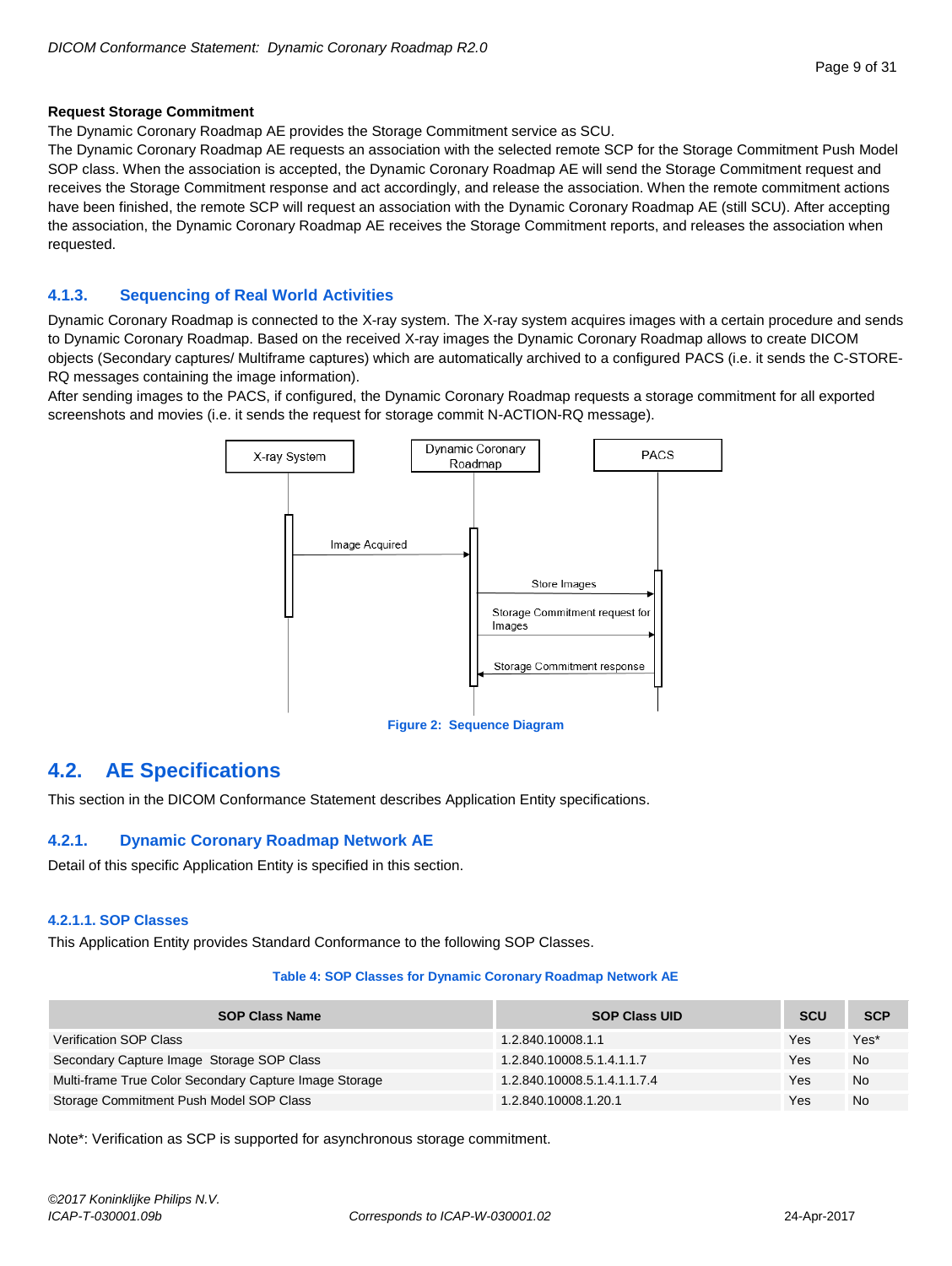# <span id="page-9-0"></span>**4.2.1.2. Association Policies**

Each AE specification contains a description of the general association establishment and acceptance policies of the AE.

#### <span id="page-9-1"></span>**4.2.1.2.1. General**

The DICOM standard application context is specified below.

#### **Table 5: DICOM Application Context**

| <b>Description</b>              | Value                 |
|---------------------------------|-----------------------|
| <b>Application Context Name</b> | 1.2.840.10008.3.1.1.1 |

#### <span id="page-9-2"></span>**4.2.1.2.2. Number of Associations**

The number of simultaneous associations that an Application Entity may support as an Initiator or Acceptor is specified here.

#### **Table 6: Number of associations as an Association Initiator for this AE**

| <b>Description</b>                          | Value |
|---------------------------------------------|-------|
| Maximum number of simultaneous associations |       |

# **Table 7: Number of associations as an Association Acceptor for this AE**

| <b>Description</b>                          | Value |
|---------------------------------------------|-------|
| Maximum number of simultaneous associations |       |

## <span id="page-9-3"></span>**4.2.1.2.3. Implementation Identifying Information**

The value supplied for Implementation Class UID and version name are documented here.

#### **Table 8: DICOM Implementation Class and Version for Dynamic Coronary Roadmap Network AE**

| Implementation Class UID    | 1.3.46.670589.7.9.1.1 |
|-----------------------------|-----------------------|
| Implementation Version Name | PMS CORTLS 1.1        |

# <span id="page-9-4"></span>**4.2.1.3. Association Initiation Policy**

The Application Entity will respond to a received Association rejection as shown in the next table.

#### **Table 9: Association Rejection response**

| <b>Result</b>                | <b>Source</b>                                                   | <b>Reason/Diagnosis</b>                    | <b>Behaviour</b>                                                 |
|------------------------------|-----------------------------------------------------------------|--------------------------------------------|------------------------------------------------------------------|
| $1 -$ rejected-<br>permanent | 1 - DICOM UL service-user                                       | $1 - no$ -reason-given                     | "Cannot open association "message displayed<br>on the system UI. |
|                              |                                                                 | 2 - application-context-name-not supported | "Cannot open association "message displayed<br>on the system UI. |
|                              |                                                                 | 3 - calling-AE-title-not-recognized        | "Cannot open association "message displayed<br>on the system UI. |
|                              |                                                                 | 7 - called-AE-title-not-recognized         | "Cannot open association "message displayed<br>on the system UI. |
|                              | 2 - DICOM UL service-<br>(ACSE related<br>provider<br>function) | $1 - no$ -reason-given                     | "Cannot open association "message displayed<br>on the system UI. |
|                              |                                                                 | 2 - protocol-version-not-supported         | "Cannot open association "message displayed<br>on the system UI. |
|                              | 3 - DICOM UL service-<br>provider (Presentation related         | 1 – temporary-congestion                   | "Cannot open association "message displayed<br>on the system UI. |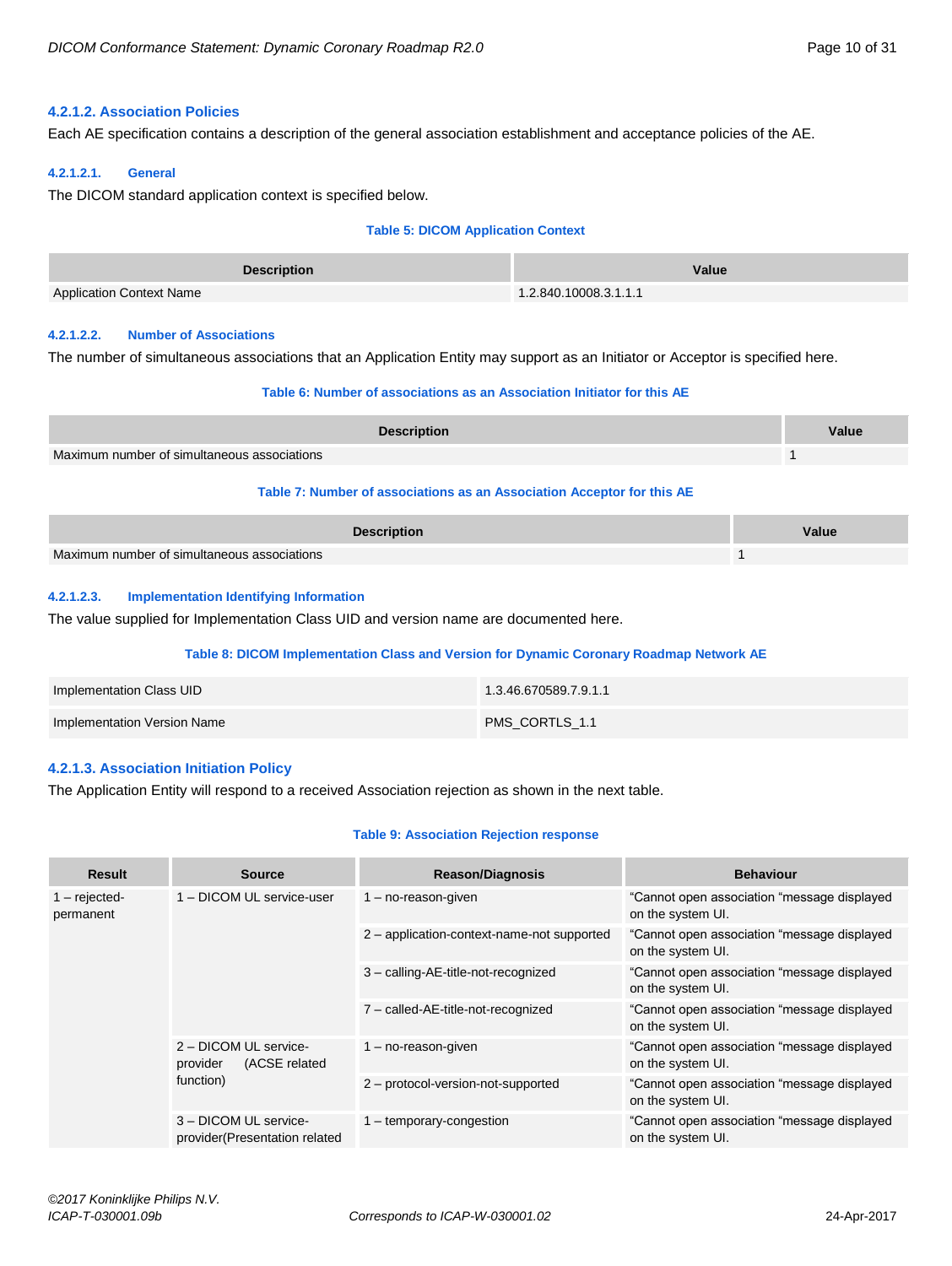| <b>Result</b>               | <b>Source</b>                                                        | <b>Reason/Diagnosis</b>                    | <b>Behaviour</b>                                                 |
|-----------------------------|----------------------------------------------------------------------|--------------------------------------------|------------------------------------------------------------------|
|                             | function)                                                            | 2 - local-limit-exceeded                   | "Cannot open association "message displayed<br>on the system UI. |
| $2 - rejected$<br>transient | 1 - DICOM UL service-user                                            | $1 - no$ -reason-given                     | "Cannot open association "message displayed<br>on the system UI. |
|                             |                                                                      | 2 - application-context-name-not-supported | "Cannot open association "message displayed<br>on the system UI. |
|                             |                                                                      | 3 - calling-AE-title-not-recognized        | "Cannot open association "message displayed<br>on the system UI. |
|                             |                                                                      | 7 - called-AE-title-not-recognized         | "Cannot open association "message displayed<br>on the system UI. |
|                             | 2 - DICOM UL service-<br>provider (ACSE related<br>function)         | $1 - no$ -reason-given                     | "Cannot open association "message displayed<br>on the system UI. |
|                             |                                                                      | 2 - protocol-version-not-supported         | "Cannot open association "message displayed<br>on the system UI. |
|                             | 3 - DICOM UL service-<br>provider (Presentation related<br>function) | 1 - temporary-congestion                   | "Cannot open association "message displayed<br>on the system UI. |
|                             |                                                                      | 2 - local-limit-exceeded                   | "Cannot open association "message displayed<br>on the system UI. |

The behavior of the AE on receiving an Association abort is summarized in the next table.

# **Table 10: Association Abort Handling**

| <b>Source</b>                                      | <b>Reason/Diagnosis</b>             | <b>Behavior when received</b>                                     | Sent when                                                                                                                                                                                                                                                                                                                                                                           |
|----------------------------------------------------|-------------------------------------|-------------------------------------------------------------------|-------------------------------------------------------------------------------------------------------------------------------------------------------------------------------------------------------------------------------------------------------------------------------------------------------------------------------------------------------------------------------------|
| 0 - DICOM UL service-user<br>(initiated abort)     | 0- reason-not-specified             | "Cannot open association "message<br>displayed on the system UI.  | SCU was unable to send the Response to<br>SCP.                                                                                                                                                                                                                                                                                                                                      |
| 2 - DICOM UL service-provider<br>(initiated abort) | $0$ – reason-not-specified          | "Cannot open association "message<br>displayed on the system UI.  | SCU was unable to send the Response to<br>SCP.                                                                                                                                                                                                                                                                                                                                      |
|                                                    | 1 - unrecognized-PDU                | "Cannot open association "message<br>displayed on the system UI.  | An unrecognized PDU type is received                                                                                                                                                                                                                                                                                                                                                |
|                                                    | 2 - unexpected-PDU                  | "Cannot open association "message<br>displayed on the system UI.  | The received PDU type is not expected                                                                                                                                                                                                                                                                                                                                               |
|                                                    | 4 - unrecognized-PDU-<br>parameter  | "Cannot open association "message<br>displayed on the system UI.  | An unrecognized Associate PDU item is<br>received.                                                                                                                                                                                                                                                                                                                                  |
|                                                    | 5 - unexpected-PDU-<br>parameter    | "Cannot open association "message<br>displayed on the system UI.  | One of the Associate PDU items is<br>received more than once.<br>• One of the Associate PDU items is<br>received unexpectedly.                                                                                                                                                                                                                                                      |
|                                                    | 6 - invalid-PDU-parameter-<br>value | "Cannot open association "message"<br>displayed on the system UI. | One of the Associate PDU items is<br>received more than once.<br>• One of the Associate PDU items is not<br>received.<br>• There is mismatch in the application<br>context names between the SCU and the<br>SCP.<br>• Unknown presentation context id is<br>received.<br>• Unknown abstract syntax is received.<br>• The length or the format of a received<br>PDU item is invalid. |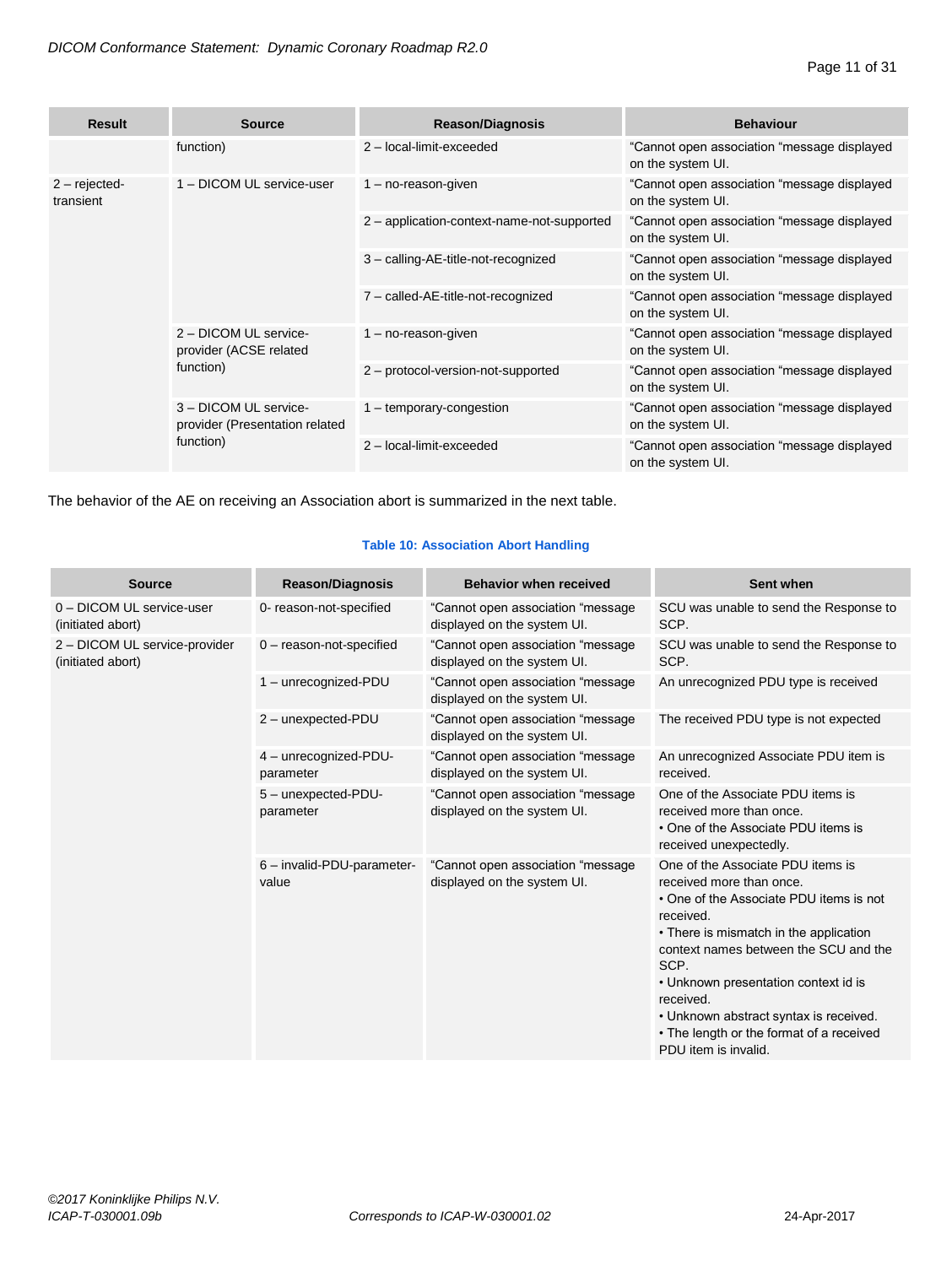# <span id="page-11-0"></span>**4.2.1.3.1. (Real-World) Activity – Verification as SCU**

**4.2.1.3.1.1. Description and Sequencing of Activities**

The Dynamic Coronary Roadmap Network AE implements the Verification service to verify application level communication.



#### **Figure 3: Data Flow Diagram – Verification as SCU**

#### **4.2.1.3.1.2. Proposed Presentation Contexts**

The presentation contexts are defined in the next table.

#### **Table 11: Proposed Presentation Contexts for (Real-World) Activity – Verification as SCU**

| <b>Presentation Context Table</b>                |                   |                           |                     |             |                             |  |
|--------------------------------------------------|-------------------|---------------------------|---------------------|-------------|-----------------------------|--|
| <b>Abstract Syntax</b><br><b>Transfer Syntax</b> |                   |                           |                     |             |                             |  |
| <b>Name</b>                                      | <b>UID</b>        | <b>Name List</b>          | <b>UID List</b>     | <b>Role</b> | <b>Extended Negotiation</b> |  |
| <b>Verification SOP Class</b>                    | 1.2.840.10008.1.1 | Explicit VR Big Endian    | 1.2.840.10008.1.2.2 | SCU         | None                        |  |
|                                                  |                   | Explicit VR Little Endian | 1.2.840.10008.1.2.1 |             |                             |  |
|                                                  |                   | Implicit VR Little Endian | 1.2.840.10008.1.2   |             |                             |  |

#### **4.2.1.3.1.3. SOP Specific Conformance for Verification SOP Class**

The Dynamic Coronary Roadmap Network AE provides standard conformance to the DICOM Verification service class.

#### **4.2.1.3.1.3.1. Dataset Specific Conformance for Verification C-ECHO SCU**

C-ECHO-SCU does not have dataset, hence not applicable.

#### **Table 12: Status Response**

| <b>Service Status</b> | <b>Error Code</b> | <b>Further Meaning</b> | <b>Behavior</b>                                           |
|-----------------------|-------------------|------------------------|-----------------------------------------------------------|
| Success               | 0000              | Confirmation           | The SCP has successfully returned a verification response |

#### <span id="page-11-1"></span>**4.2.1.3.2. (Real-World) Activity – Image Export**

#### **4.2.1.3.2.1. Description and Sequencing of Activities**

The Dynamic Coronary Roadmap implements the Storage service class as part of the Dynamic Coronary Roadmap to store selected images at an archive or other storage SCP. All actual selected images are exported using one and the same association.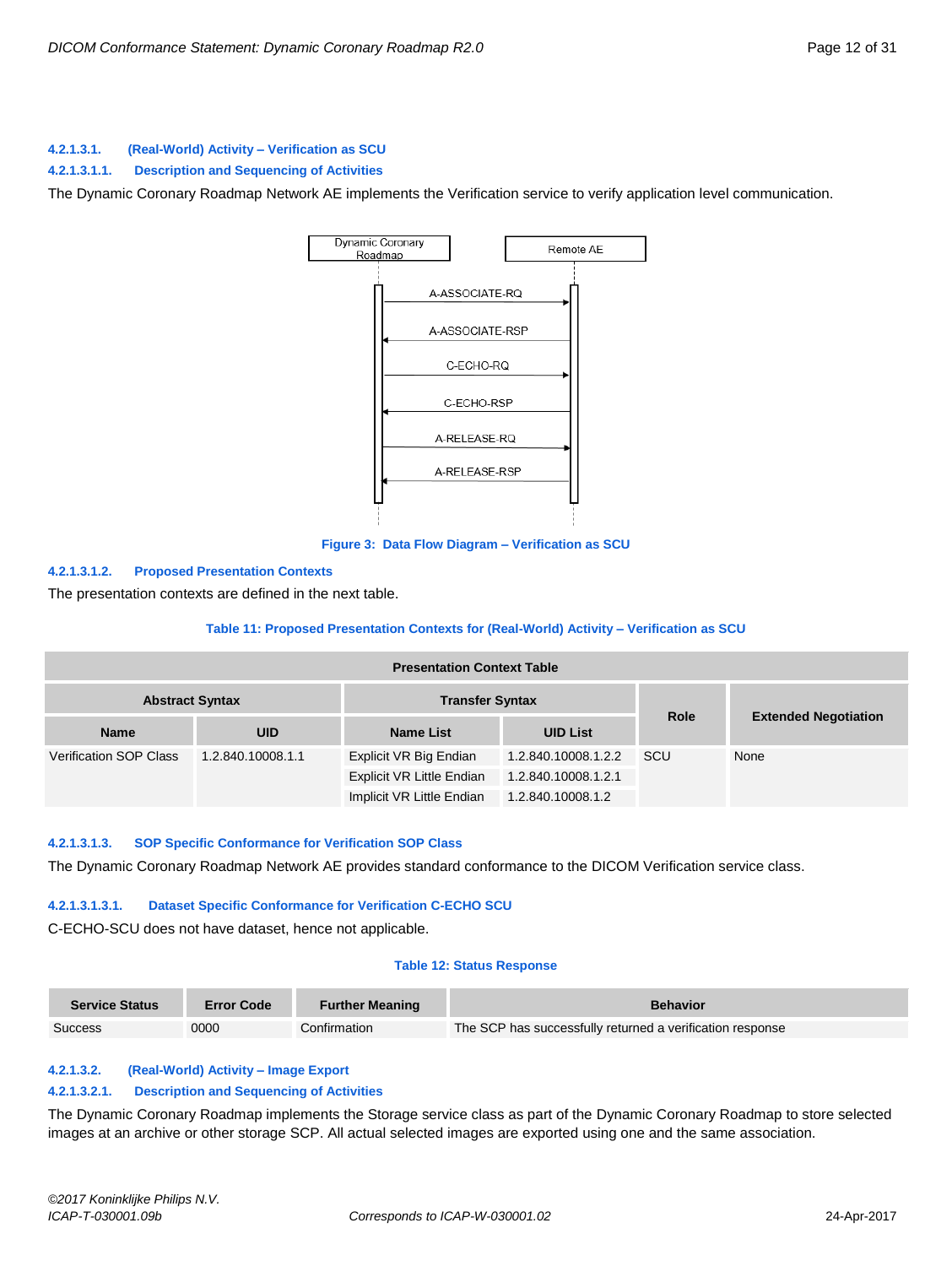

**Figure 4: Data Flow Diagram – Store Image – Storage as SCU**

#### **4.2.1.3.2.2. Proposed Presentation Contexts**

The presentation contexts are defined in the next table.

#### **Table 13: Proposed Presentation Contexts for (Real-World) Activity – Image Export**

| <b>Presentation Context Table</b>                            |                             |                                                       |                        |             |                    |  |
|--------------------------------------------------------------|-----------------------------|-------------------------------------------------------|------------------------|-------------|--------------------|--|
| <b>Transfer Syntax</b><br><b>Abstract Syntax</b>             |                             |                                                       |                        |             | <b>Extended</b>    |  |
| <b>Name</b>                                                  | <b>UID</b>                  | <b>Name List</b>                                      | <b>UID List</b>        | <b>Role</b> | <b>Negotiation</b> |  |
| Multi-frame True Color<br>Secondary Capture Image<br>Storage | 1.2.840.10008.5.1.4.1.1.7.4 | JPEG Baseline (Process 1)                             | 1.2.840.10008.1.2.4.50 | SCU         | None               |  |
| Secondary Capture Image                                      | 1.2.840.10008.5.1.4.1.1.7   | Implicit VR Little Endian                             | 1.2.840.10008.1.2      | SCU         | None               |  |
| Storage SOP Class                                            |                             | Explicit VR Big Endian                                | 1.2.840.10008.1.2.2    |             |                    |  |
|                                                              |                             | Explicit VR Little Endian                             | 1.2.840.10008.1.2.1    |             |                    |  |
|                                                              |                             | JPEG Lossless, Non-<br>Hierarchical, FOP (Process 14) | 1.2.840.10008.1.2.4.70 |             |                    |  |

# **4.2.1.3.2.3. SOP Specific Conformance for Storage SOP Classes**

**4.2.1.3.2.3.1. Dataset Specific Conformance for C-STORE-RQ**

## **Table 14: Status Response**

| <b>Service</b><br><b>Status</b> | <b>Error Code</b> | <b>Further Meaning</b>                      | <b>Behavior</b>                                                                                                                                                                                       |
|---------------------------------|-------------------|---------------------------------------------|-------------------------------------------------------------------------------------------------------------------------------------------------------------------------------------------------------|
| <b>Success</b>                  | 0000              | Successful stored                           | Export is successful. "Movie\screenshot archived "message displayed on<br>the UI.                                                                                                                     |
| Failure                         | A7xx              | Refused: Out of Resources                   | Export job failed. "Movie\screenshot archive failed "message is displayed<br>on the UI and "The remote server returned a failure response: 0xA7000"<br>message is displayed in the log viewer of SUT. |
|                                 | A9xx              | Error: Data Set does not match SOP<br>Class | Export job failed. "Movie\screenshot archive failed "message is displayed<br>on the UI and "The remote server returned a failure response: 0xA9000"<br>message is displayed in the log viewer of SUT. |
|                                 | Cxxx              | Error: cannot understand                    | Export job failed. "Movie\screenshot archive failed "message is displayed<br>on the UI and "The remote server returned a failure response: 0xC000"<br>message is displayed in the log viewer of SUT.  |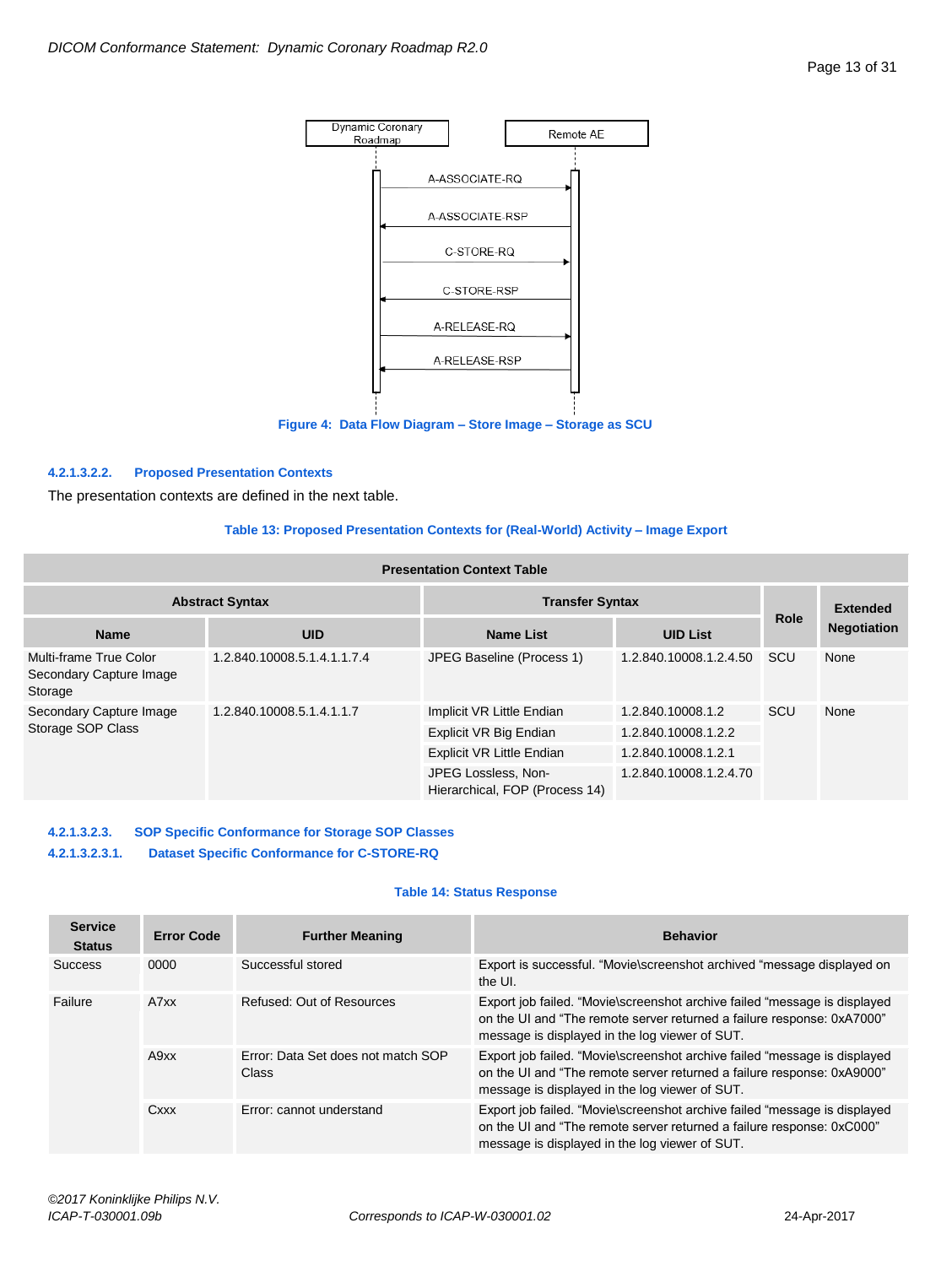| <b>Service</b><br><b>Status</b> | Error Code  | <b>Further Meaning</b>            | <b>Behavior</b>                                                                                                                                                                      |
|---------------------------------|-------------|-----------------------------------|--------------------------------------------------------------------------------------------------------------------------------------------------------------------------------------|
| Warning                         | <b>B000</b> | Coercion of Data Elements         | Export is successful. "Movie\screenshot archived "message displayed on<br>the UI and "Send message with a warning response 0xB000" message is<br>displayed in the log viewer of SUT. |
|                                 | <b>B007</b> | Data Set does not match SOP Class | Export is successful. "Movie\screenshot archived "message displayed on<br>the UI.and "Send message with a warning response 0xB007" message is<br>displayed in the log viewer of SUT. |
|                                 | B006        | Elements Discarded                | Export is successful. "Movie\screenshot archived "message displayed on<br>the UI.and "Send message with a warning response 0xB006" message is<br>displayed in the log viewer of SUT. |

# <span id="page-13-0"></span>**4.2.1.3.3. (Real-World) Activity – Storage Commitment Push Model as SCU**

The Network AE supports asynchronous storage commitment. The Figure below shows the sequence diagram for the asynchronous storage commitment.



**Figure 5: Data Flow Diagram -Storage Commitment as SCU**

# **4.2.1.3.3.1. Proposed Presentation Contexts**

The proposed presentation contexts for Storage Commitment Push Model as SCU are defined in Table 18.

#### **Table 15: Proposed Presentation Contexts for (Real-World) Activity – Storage Commitment Push Model as SCU**

| <b>Presentation Context Table</b>                |                      |                               |                     |             |                    |  |
|--------------------------------------------------|----------------------|-------------------------------|---------------------|-------------|--------------------|--|
| <b>Abstract Syntax</b><br><b>Transfer Syntax</b> |                      |                               |                     | <b>Role</b> | <b>Extended</b>    |  |
| <b>Name</b>                                      | <b>UID</b>           | <b>Name List</b>              | <b>UID List</b>     |             | <b>Negotiation</b> |  |
| Storage Commitment Push                          | 1.2.840.10008.1.20.1 | <b>Explicit VR Big Endian</b> | 1.2.840.10008.1.2.2 | <b>SCU</b>  | None               |  |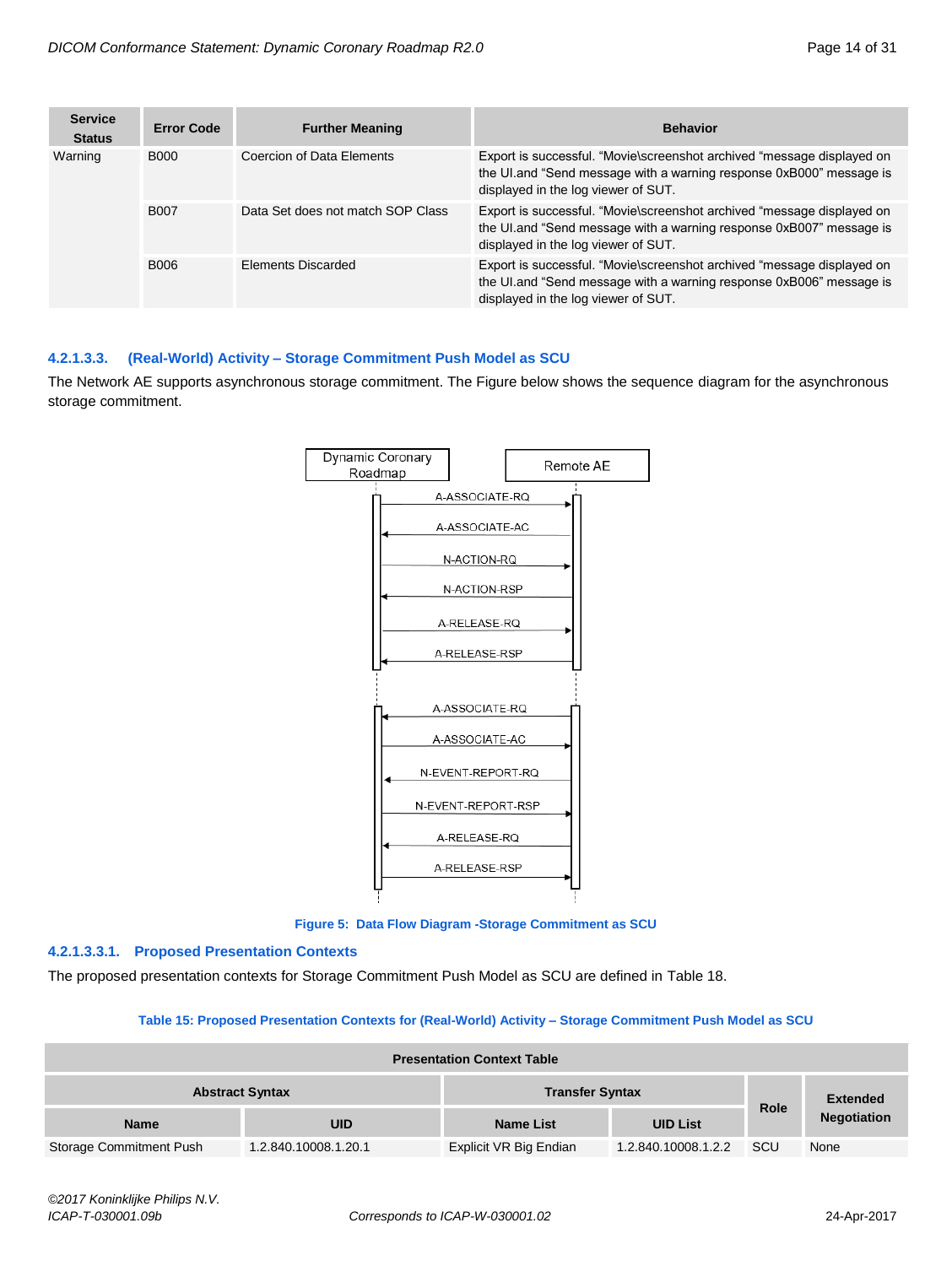| <b>Presentation Context Table</b>                |            |                           |                     |             |                    |  |
|--------------------------------------------------|------------|---------------------------|---------------------|-------------|--------------------|--|
| <b>Transfer Syntax</b><br><b>Abstract Syntax</b> |            |                           |                     |             | <b>Extended</b>    |  |
| <b>Name</b>                                      | <b>UID</b> | <b>Name List</b>          | <b>UID List</b>     | <b>Role</b> | <b>Negotiation</b> |  |
| Model SOP Class                                  |            | Explicit VR Little Endian | 1.2.840.10008.1.2.1 |             |                    |  |
|                                                  |            | Implicit VR Little Endian | 1.2.840.10008.1.2   |             |                    |  |

# **4.2.1.3.3.1. SOP Specific Conformance for Storage Commitment Push Model SOP Class**

Dynamic Coronary Roadmap System conforms to the standard Storage Commitment model

# **4.2.1.3.3.1.1.Dataset Specific Conformance for Storage Commitment Push Model SOP Class N-EVENT-REPORT-SCP**

#### **Table 16: Status Response for N-EVENT-REPORT.**

| <b>Service</b><br><b>Status</b> | <b>Error Code</b> | <b>Further Meaning</b>             | <b>Behavior</b>                                                                                                                                                                          |
|---------------------------------|-------------------|------------------------------------|------------------------------------------------------------------------------------------------------------------------------------------------------------------------------------------|
| <b>Success</b>                  | 0000              | Operation complete                 | Storage commitment is successful.                                                                                                                                                        |
| Failure                         | <b>XXXX</b>       | (any failure)                      | Storage commitment failed message displayed on UI.<br>"Received a storage failure status for 'study instance UID of image of the<br>image sent' "message is displayed in the log viewer. |
|                                 | 0110              | Processing failure                 | Storage commitment failed message displayed on UI.<br>"Received a storage failure status for 'study instance UID of image of the<br>image sent' "message is displayed in the log viewer. |
|                                 | 0112              | No such object instance            | Storage commitment failed message displayed on UI.<br>"Received a storage failure status for 'study instance UID of image of the<br>image sent' "message is displayed in the log viewer. |
|                                 | 0119              | Class / Instance conflict          | Storage commitment failed message displayed on UI.<br>"Received a storage failure status for 'study instance UID of image of the<br>image sent' "message is displayed in the log viewer. |
|                                 | 0122              | Referenced SOP class not supported | Storage commitment failed message displayed on UI.<br>"Received a storage failure status for 'study instance UID of image of the<br>image sent' "message is displayed in the log viewer. |
|                                 | 0131              | Duplicate transaction              | Storage commitment failed message displayed on UI.<br>"Received a storage failure status for 'study instance UID of image of the<br>image sent' "message is displayed in the log viewer. |
|                                 | 0213              | Resource limitation                | Storage commitment is successful.                                                                                                                                                        |

The communication status behavior of the N-EVENT-REPORT is listed in Table 18.

# **Table 17: DICOM Command Communication Failure Behavior for N-EVENT-REPORT.**

| <b>Exception</b>         | <b>Behavior</b>                                                             |
|--------------------------|-----------------------------------------------------------------------------|
| Network Reply Time-out   | The association is released. Continues with waiting for storage commitment. |
| Association Time-out SCU | The association is released. Continues with waiting for storage commitment. |
| Association aborted      | Continues with waiting for storage commitment.                              |

# **4.2.1.3.3.1.2.Dataset Specific Conformance for Storage Commitment Push Model SOP Class N-ACTION-SCU**

This chapter describes the Dataset Specific response behavior for Storage Commitment Attribute N-ACTION-RQ.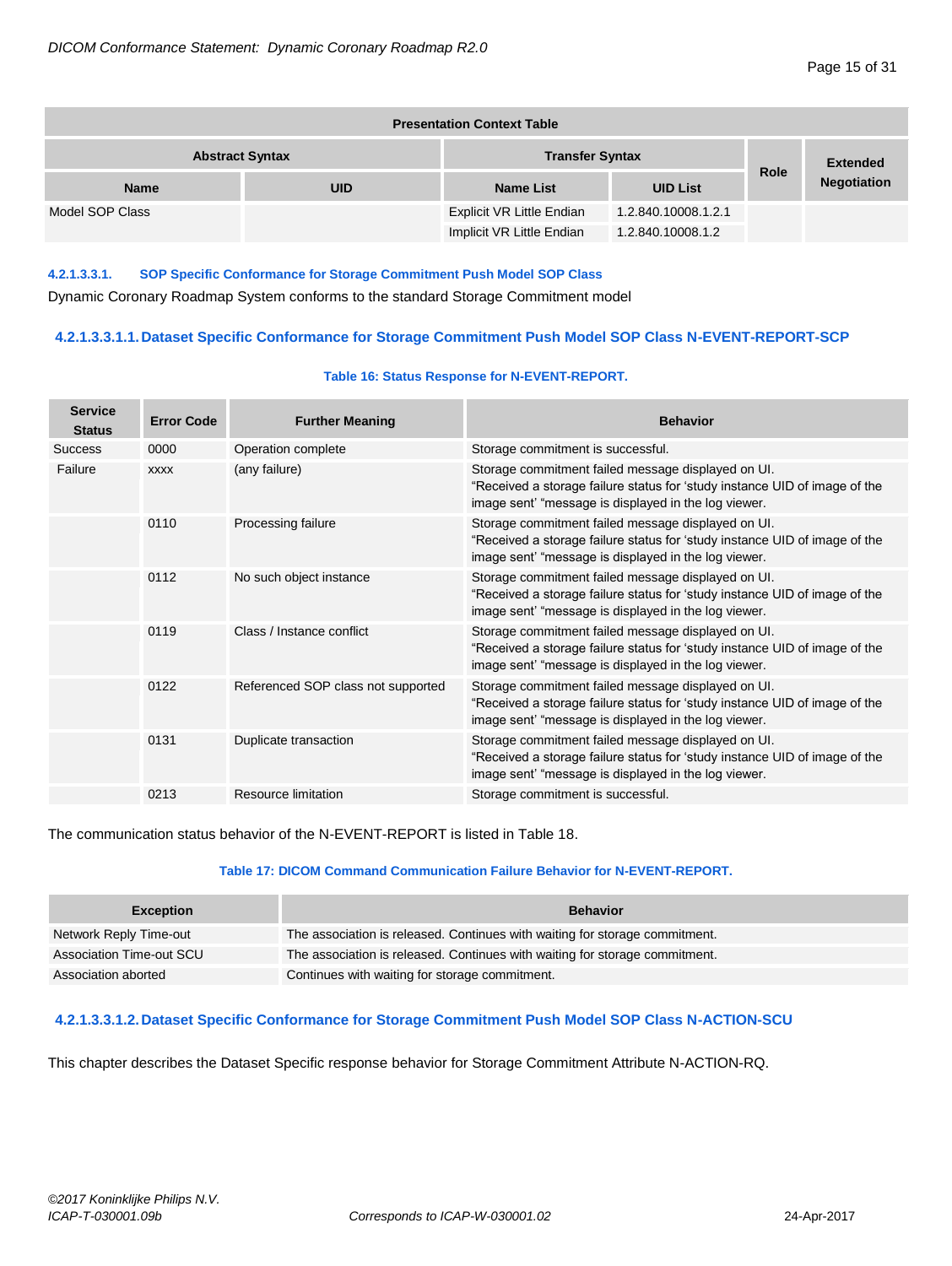### **Table 18: Storage Commitment Attribute for N-ACTION-RQ**

| <b>Attribute Name</b>        | Tag       | <b>Comment</b>                   |
|------------------------------|-----------|----------------------------------|
|                              |           | <b>Storage Commitment Module</b> |
| <b>Transaction UID</b>       | 0008,1195 |                                  |
| Referenced SOP Sequence      | 0008,1199 |                                  |
| >Referenced SOP Class UID    | 0008,1150 |                                  |
| >Referenced SOP Instance UID | 0008,1155 |                                  |

The possible status responses for N-ACTION-RQ are shown in the Table 47.

## **Table 19: Status Response for A-ACTION-RQ.**

| <b>Service Status</b> | <b>Error Code</b> | <b>Further Meaning</b>           | <b>Behavior</b> |
|-----------------------|-------------------|----------------------------------|-----------------|
| <b>Success</b>        | 0000              | Conformation. Operation complete |                 |
| Failure               | <b>XXXX</b>       | (any failure)                    |                 |

The possible communication failures are shown in the below 21.

# **Table 20: DICOM Command Communication Failure Behavior N-ACTION.**

| <b>Exception</b>           | <b>Behavior</b>                                                                        |
|----------------------------|----------------------------------------------------------------------------------------|
| Reply Time-out             | The association is released. The Archive Images job expects storage commitment report. |
| Association Time-out SCU   | The association is released. The Archive Images job expects storage commitment report. |
| <b>Association Aborted</b> | The Archive Images job expects storage commitment report.                              |

# <span id="page-15-0"></span>**4.2.1.4. Association Acceptance Policy**

This section describes the conditions under which the MR system will accept an association from a remote system. The possible AE Association rejections are handled as shown in Table 49.

# **Table 21: Association Rejection response**

| <b>Result</b>                | <b>Source</b>                                                       | <b>Reason/Diagnosis</b>                    | <b>Behaviour</b>                                                 |
|------------------------------|---------------------------------------------------------------------|--------------------------------------------|------------------------------------------------------------------|
| $1 -$ rejected-<br>permanent | 1 - DICOM UL service-user                                           | $1 - no$ -reason-given                     | "Cannot open association "message displayed<br>on the system UI. |
|                              |                                                                     | 2 - application-context-name-not supported | "Cannot open association "message displayed<br>on the system UI. |
|                              |                                                                     | 3 - calling-AE-title-not-recognized        | "Cannot open association "message displayed<br>on the system UI. |
|                              |                                                                     | 7 - called-AE-title-not-recognized         | "Cannot open association "message displayed<br>on the system UI. |
|                              | 2 - DICOM UL service-<br>(ACSE related<br>provider<br>function)     | $1 - no$ -reason-given                     | "Cannot open association "message displayed<br>on the system UI. |
|                              |                                                                     | 2 - protocol-version-not-supported         | "Cannot open association "message displayed<br>on the system UI. |
|                              | 3 - DICOM UL service-<br>provider(Presentation related<br>function) | 1 - temporary-congestion                   | "Cannot open association "message displayed<br>on the system UI. |
|                              |                                                                     | 2 - local-limit-exceeded                   | "Cannot open association "message displayed<br>on the system UI. |
| $2$ – rejected-<br>transient | 1 - DICOM UL service-user                                           | $1 - no$ -reason-given                     | "Cannot open association "message displayed<br>on the system UI. |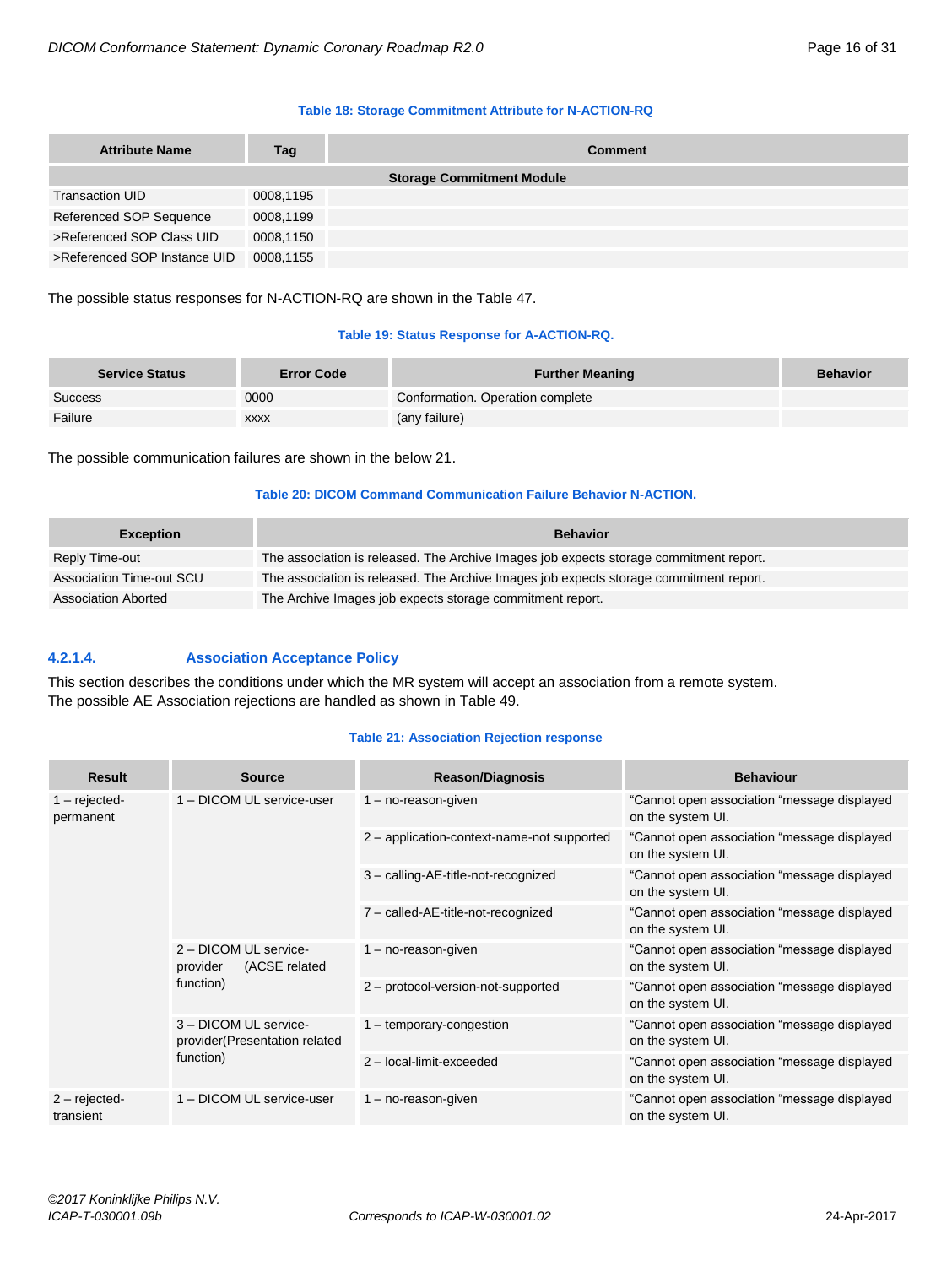| <b>Result</b> | <b>Source</b>                                                        | <b>Reason/Diagnosis</b>                    | <b>Behaviour</b>                                                 |
|---------------|----------------------------------------------------------------------|--------------------------------------------|------------------------------------------------------------------|
|               |                                                                      | 2 - application-context-name-not-supported | "Cannot open association "message displayed<br>on the system UI. |
|               |                                                                      | 3 - calling-AE-title-not-recognized        | "Cannot open association "message displayed<br>on the system UI. |
|               |                                                                      | 7 - called-AE-title-not-recognized         | "Cannot open association "message displayed<br>on the system UI. |
|               | 2 - DICOM UL service-<br>provider (ACSE related<br>function)         | $1 - no$ -reason-given                     | "Cannot open association "message displayed<br>on the system UI. |
|               |                                                                      | 2 - protocol-version-not-supported         | "Cannot open association "message displayed<br>on the system UI. |
|               | 3 - DICOM UL service-<br>provider (Presentation related<br>function) | 1 - temporary-congestion                   | "Cannot open association "message displayed<br>on the system UI. |
|               |                                                                      | 2 - local-limit-exceeded                   | "Cannot open association "message displayed<br>on the system UI. |

The behavior of the AE on receiving an Association abort is summarized in the next table.

# **Table 22: Association Abort Handling**

| <b>Source</b>                                      | <b>Reason/Diagnosis</b>             | <b>Behavior when received</b>                                     | Sent when                                                                                                                                                                                                                                                                                                                                                                           |
|----------------------------------------------------|-------------------------------------|-------------------------------------------------------------------|-------------------------------------------------------------------------------------------------------------------------------------------------------------------------------------------------------------------------------------------------------------------------------------------------------------------------------------------------------------------------------------|
| 0 - DICOM UL service-user<br>(initiated abort)     | 0- reason-not-specified             | "Cannot open association "message"<br>displayed on the system UI. | SCU was unable to send the Response to<br>SCP.                                                                                                                                                                                                                                                                                                                                      |
| 2 - DICOM UL service-provider<br>(initiated abort) | $0$ - reason-not-specified          | "Cannot open association "message<br>displayed on the system UI.  | SCU was unable to send the Response to<br>SCP.                                                                                                                                                                                                                                                                                                                                      |
|                                                    | 1 - unrecognized-PDU                | "Cannot open association "message<br>displayed on the system UI.  | An unrecognized PDU type is received                                                                                                                                                                                                                                                                                                                                                |
|                                                    | 2 - unexpected-PDU                  | "Cannot open association "message<br>displayed on the system UI.  | The received PDU type is not expected                                                                                                                                                                                                                                                                                                                                               |
|                                                    | 4 - unrecognized-PDU-<br>parameter  | "Cannot open association "message<br>displayed on the system UI.  | An unrecognized Associate PDU item is<br>received.                                                                                                                                                                                                                                                                                                                                  |
|                                                    | 5 - unexpected-PDU-<br>parameter    | "Cannot open association "message<br>displayed on the system UI.  | One of the Associate PDU items is<br>received more than once.<br>• One of the Associate PDU items is<br>received unexpectedly.                                                                                                                                                                                                                                                      |
|                                                    | 6 - invalid-PDU-parameter-<br>value | "Cannot open association "message<br>displayed on the system UI.  | One of the Associate PDU items is<br>received more than once.<br>• One of the Associate PDU items is not<br>received.<br>• There is mismatch in the application<br>context names between the SCU and the<br>SCP.<br>• Unknown presentation context id is<br>received.<br>• Unknown abstract syntax is received.<br>• The length or the format of a received<br>PDU item is invalid. |

# <span id="page-16-0"></span>**4.2.1.4.1. (Real-World) Activity – Verification as SCP 4.2.1.4.1.1. Description and Sequencing of Activities**

Note\*: Verification as SCP is supported only part of asynchronous storage commitment.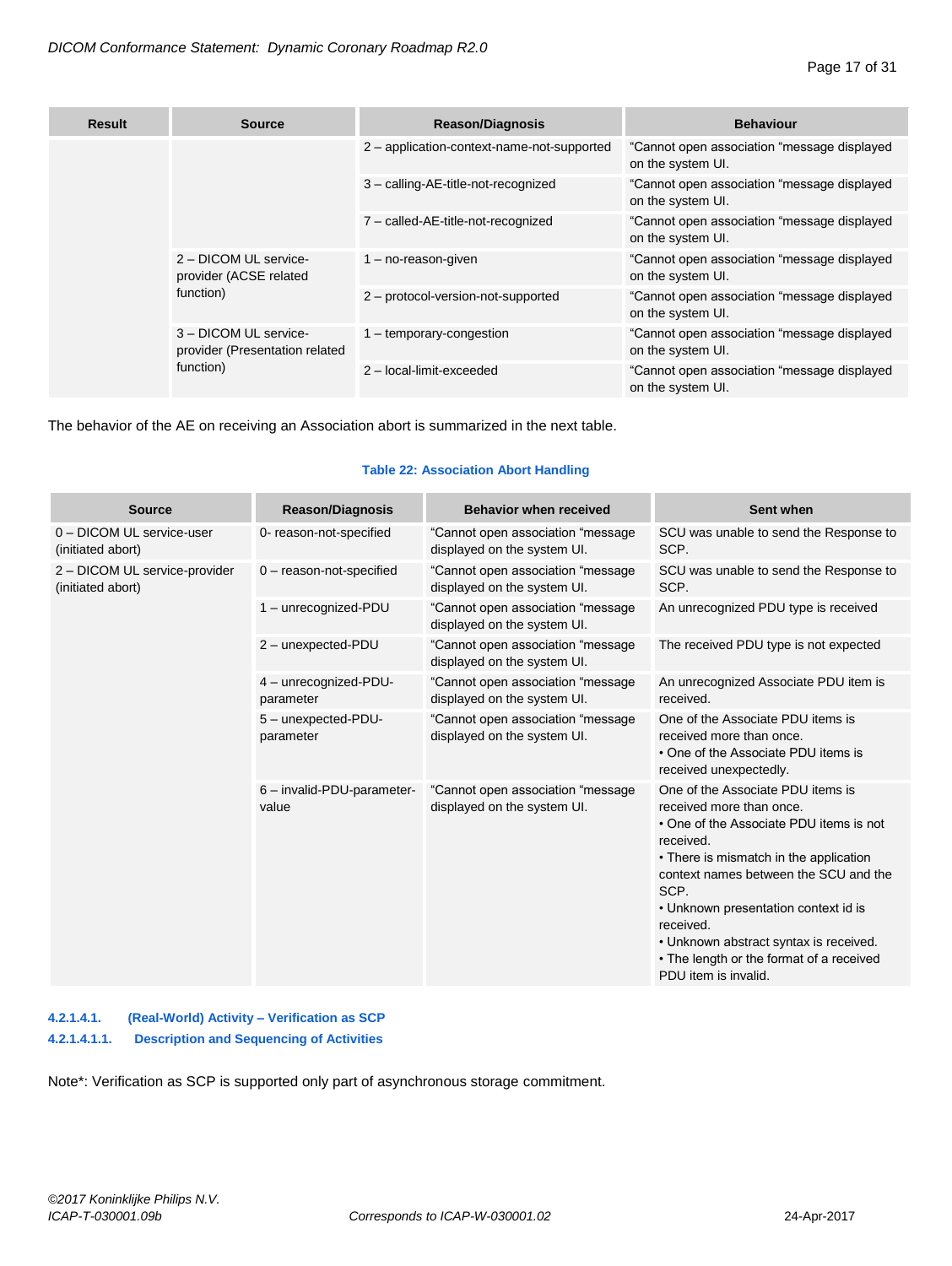

**Figure 6: Data Flow Diagram – Verification as SCP**

# <span id="page-17-0"></span>**4.3. Network Interfaces**

# <span id="page-17-1"></span>**4.3.1. Physical Network Interfaces**

The System provides only DICOM V3.0 TCP/IP Network Communication Support as defined in PS 3.8 of the standard. TCP/IP is the only protocol stack supported. Supported physical medium include: IEEE 802.3-1995, 10BASE-T IEEE 802.3-1995, 100BASE-TX (Fast Ethernet) IEEE 802.3, 1000BASE-X (Fiber Optic Gigabit Ethernet).

The TCP/IP Stack is as supported by the underlying Operating System. The API is the WinSock 2 interface as supported by the underlying Operating System.

# <span id="page-17-2"></span>**4.3.2. Additional Protocols**

No additional protocols are used.

# <span id="page-17-3"></span>**4.4. Configuration**

Any implementation's DICOM conformance may be dependent upon configuration, which takes place at the time of installation. Issues concerning configuration are addressed in this section.

# <span id="page-17-4"></span>**4.4.1. AE Title/Presentation Address Mapping**

<span id="page-17-5"></span>An important installation issue is the translation from AE title to presentation address. How this is to be performed is described here.

# **4.4.1.1. Local AE Titles**

The Field Service User Interface only allows one AE to be configured.

The following AE specific information must be available to configure a local AE:

- ae title

- port number (note that normally all local Dynamic Coronary Roadmap AE's will have a different port number)

# <span id="page-17-6"></span>**4.4.1.2. Remote AE Title/Presentation Address Mapping**

One or more remote AE's may be configured.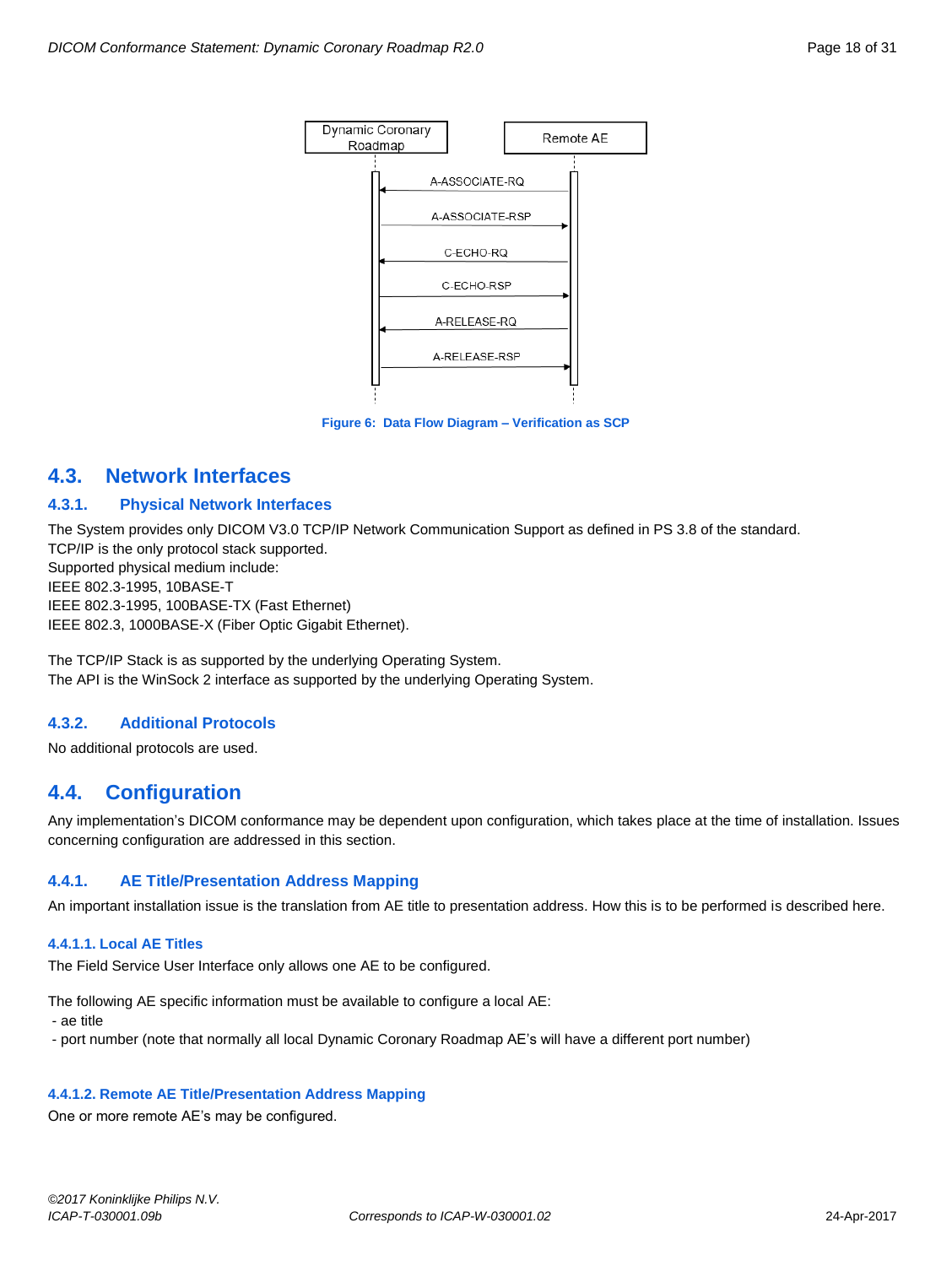The following AE specific information must be available to configure a remote AE:

- AE title
- hostname or IP address
- port number

# <span id="page-18-0"></span>**4.4.2. Parameters**

The specification of important operational parameters, their default value and range (if configurable) are specified here.

# **Table 23: Configuration Parameters Table**

| <b>Parameter</b>                                                                                                 | Configurable | <b>Default Value</b>     |
|------------------------------------------------------------------------------------------------------------------|--------------|--------------------------|
| <b>General Parameter</b>                                                                                         |              |                          |
| Time-out waiting for acceptance or rejection Response to an Association Open Request (Application Level timeout) | Yes          | 15                       |
| General Dimse level time-out values (Verification, Storage)                                                      | <b>No</b>    | $\overline{\phantom{a}}$ |
| Time-out for response to TCP/IP connect request. (Low-level timeout)                                             | <b>OS</b>    | $\blacksquare$           |
| Time-out waiting for acceptance of a TCP/IP message over the network (Low-level timeout)                         | OS.          | $\blacksquare$           |
| Time-out for waiting for data between TCP/IP packets. (Low-level timeout)                                        | <b>OS</b>    | $\blacksquare$           |
| Any changes to default TCP/IP settings, such as configurable stack parameters.                                   | <b>OS</b>    | $\blacksquare$           |
| <b>AE Specific Parameters</b>                                                                                    |              |                          |
| Size constraint in maximum object size                                                                           | <b>No</b>    | $\blacksquare$           |
| Maximum PDU size the AE can send and receive                                                                     | <b>Yes</b>   | 64234                    |
| Association time-out SCP                                                                                         | <b>Yes</b>   | 30                       |
| Association time-out SCU                                                                                         | <b>Yes</b>   | 30                       |
| AE specific DIMSE level time-out values                                                                          | Yes          | 30                       |
| Number of simultaneous associations by service and/or SOP class                                                  | <b>No</b>    | $\blacksquare$           |
| SOP Class support                                                                                                | <b>No</b>    |                          |
| Transfer Syntax support                                                                                          | <b>No</b>    |                          |
| Port Number                                                                                                      | <b>Yes</b>   | 241                      |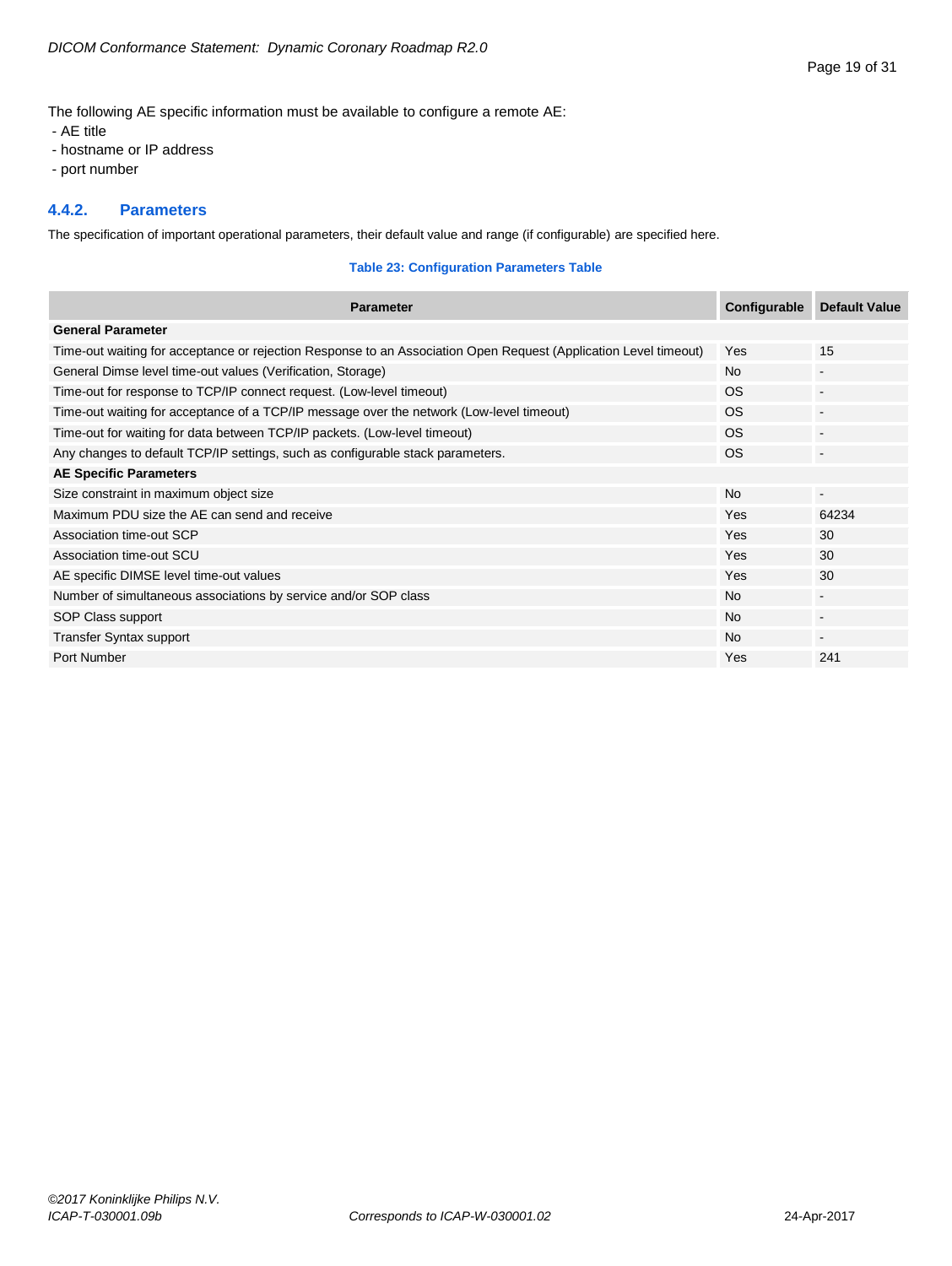# <span id="page-19-0"></span>**5. Media Interchange**

Not Applicable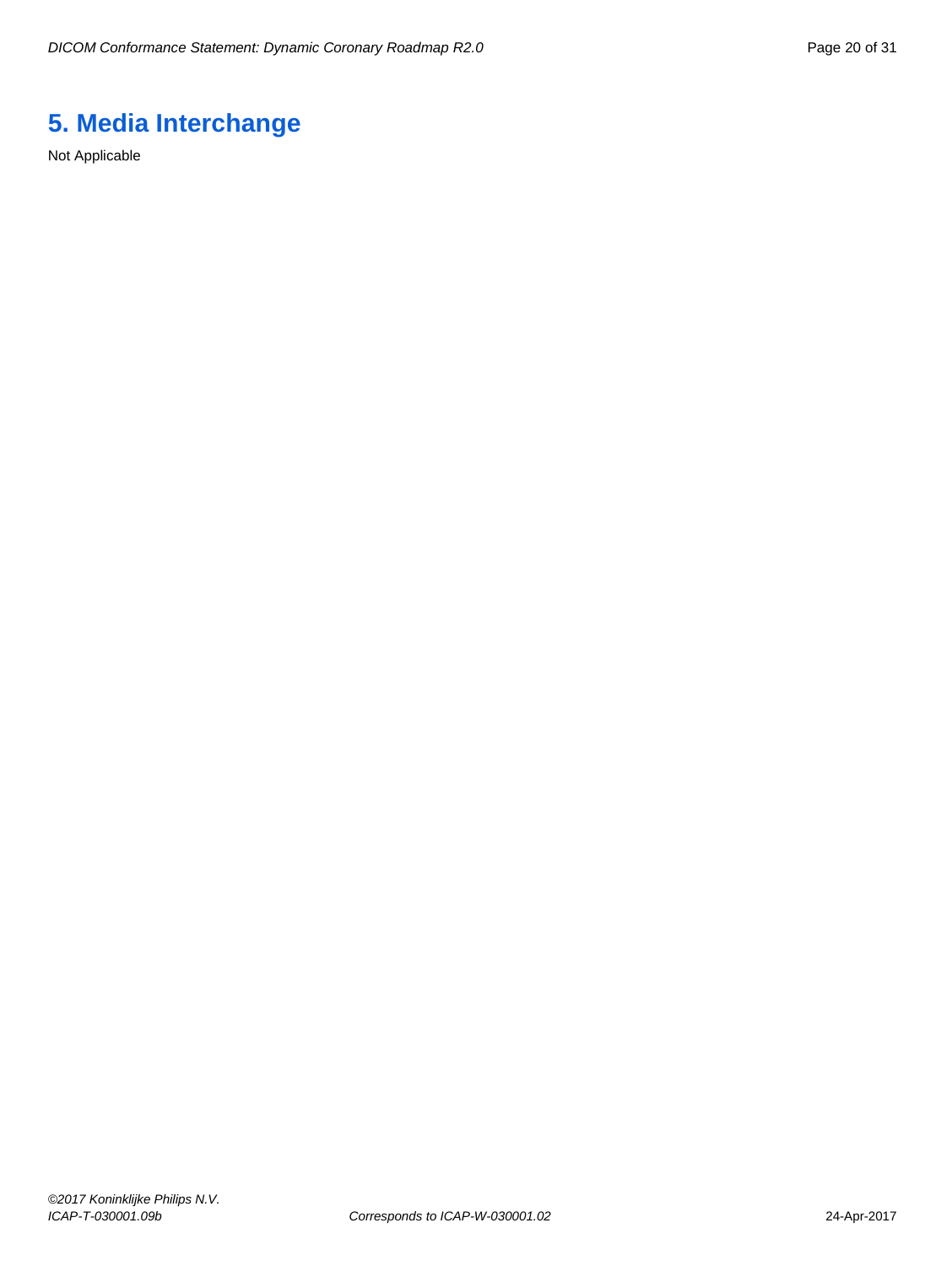# <span id="page-20-0"></span>**6. Support of Character Sets**

Any support for character sets in Network and Media services is described here.

#### **Table 24: Supported DICOM Character Sets**

| <b>Character Set Description</b> | <b>Defined Term</b> | <b>ESC Sequence</b> | <b>ISO Registration</b><br><b>Number</b> | Code<br><b>Element</b> | <b>Character Set</b>          |
|----------------------------------|---------------------|---------------------|------------------------------------------|------------------------|-------------------------------|
| Unicode in UTF-8                 | <b>ISO IR 192</b>   | ESC 02/08 04/02     | ISO-IR 6                                 | G0                     | ISO 646                       |
|                                  |                     | ESC 02/13 04/01     | <b>ISO-IR 100</b>                        | G <sub>1</sub>         | Supplementary set of ISO 8859 |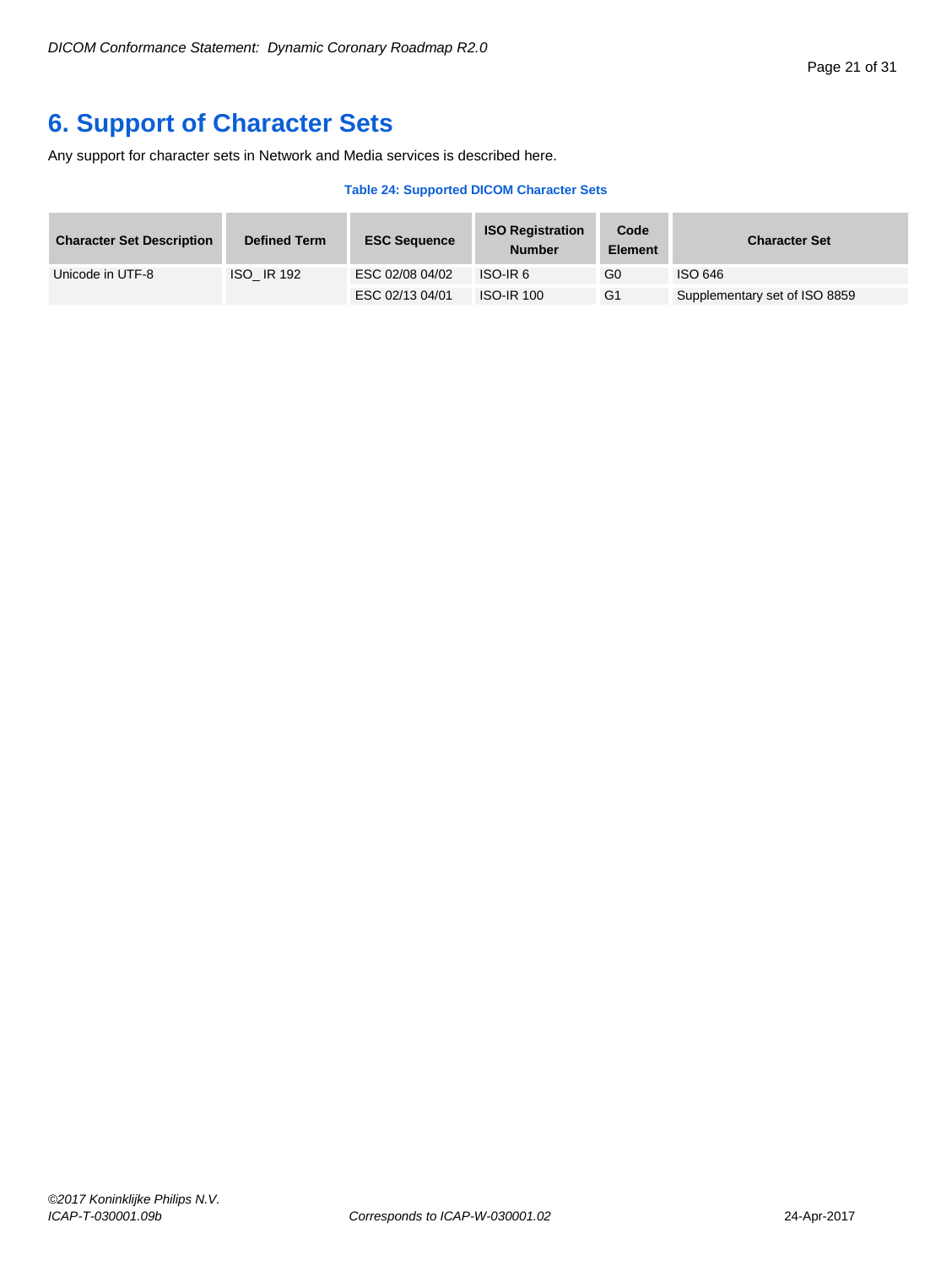# <span id="page-21-0"></span>**7. Security**

# <span id="page-21-1"></span>**7.1. Security Profiles**

# <span id="page-21-2"></span>**7.1.1. Security use Profiles**

Not applicable

# <span id="page-21-3"></span>**7.1.2. Security Transport Connection Profiles**

Secure communication is a "mode of operation" supported by the implementation of the DICOM Basic TLS Secure Transport Connection Profile [DICOM]. This functionality will be used by the nodes, which can authenticate each other before they exchange DICOM information. For secure communication Dynamic Coronary Roadmap uses the protocols TLS 1.0, TLS 1.1, TLS 1.2 and SSL 3.0 which provides message authentication, integrity, confidentiality, and replay protection. Confidentiality is optional and can be controlled by the encryption settings. Within these protocols Dynamic Coronary Roadmap supports the following Cipher Suites\*:

- TLS\_ECDHE\_RSA\_WITH\_AES\_256\_CBC\_SHA384\_P256
- TLS\_ECDHE\_RSA\_WITH\_AES\_256\_CBC\_SHA384\_P384
- TLS\_ECDHE\_RSA\_WITH\_AES\_128\_CBC\_SHA256\_P256
- TLS\_ECDHE\_RSA\_WITH\_AES\_128\_CBC\_SHA256\_P384
- TLS\_ECDHE\_RSA\_WITH\_AES\_256\_CBC\_SHA\_P256
- TLS\_ECDHE\_RSA\_WITH\_AES\_256\_CBC\_SHA\_P384
- TLS\_ECDHE\_RSA\_WITH\_AES\_128\_CBC\_SHA\_P256
- TLS\_ECDHE\_RSA\_WITH\_AES\_128\_CBC\_SHA\_P384
- TLS\_DHE\_RSA\_WITH\_AES\_256\_GCM\_SHA384
- TLS\_DHE\_RSA\_WITH\_AES\_128\_GCM\_SHA256
- TLS\_DHE\_RSA\_WITH\_AES\_256\_CBC\_SHA
- TLS\_DHE\_RSA\_WITH\_AES\_128\_CBC\_SHA
- TLS\_RSA\_WITH\_AES\_256\_GCM\_SHA384
- TLS\_RSA\_WITH\_AES\_128\_GCM\_SHA256
- TLS\_RSA\_WITH\_AES\_256\_CBC\_SHA256
- TLS\_RSA\_WITH\_AES\_128\_CBC\_SHA256
- TLS\_RSA\_WITH\_AES\_256\_CBC\_SHA
- TLS\_RSA\_WITH\_AES\_128\_CBC\_SHA
- 
- TLS\_ECDHE\_ECDSA\_WITH\_AES\_256\_GCM\_SHA384\_P384
- TLS\_ECDHE\_ECDSA\_WITH\_AES\_128\_GCM\_SHA256\_P256
- TLS\_ECDHE\_ECDSA\_WITH\_AES\_128\_GCM\_SHA256\_P384
- TLS\_ECDHE\_ECDSA\_WITH\_AES\_256\_CBC\_SHA384\_P384
- TLS\_ECDHE\_ECDSA\_WITH\_AES\_128\_CBC\_SHA256\_P256
- TLS\_ECDHE\_ECDSA\_WITH\_AES\_128\_CBC\_SHA256\_P384
- TLS\_ECDHE\_ECDSA\_WITH\_AES\_256\_CBC\_SHA\_P256
- TLS\_ECDHE\_ECDSA\_WITH\_AES\_256\_CBC\_SHA\_P384
- TLS\_ECDHE\_ECDSA\_WITH\_AES\_128\_CBC\_SHA\_P256
- TLS\_ECDHE\_ECDSA\_WITH\_AES\_128\_CBC\_SHA\_P384
- TLS\_DHE\_DSS\_WITH\_AES\_256\_CBC\_SHA256
- TLS\_DHE\_DSS\_WITH\_AES\_128\_CBC\_SHA256
- TLS\_DHE\_DSS\_WITH\_AES\_256\_CBC\_SHA
- TLS\_DHE\_DSS\_WITH\_AES\_128\_CBC\_SHA
- TLS\_RSA\_WITH\_3DES\_EDE\_CBC\_SHA
- TLS\_DHE\_DSS\_WITH\_3DES\_EDE\_CBC\_SHA
- TLS\_RSA\_WITH\_NULL\_SHA256\*\*
- TLS\_RSA\_WITH\_NULL\_SHA\*\*

\*not every cipher suite is supported by every protocol. \*\*NULL cipher, does not provide encryption. For authentication only.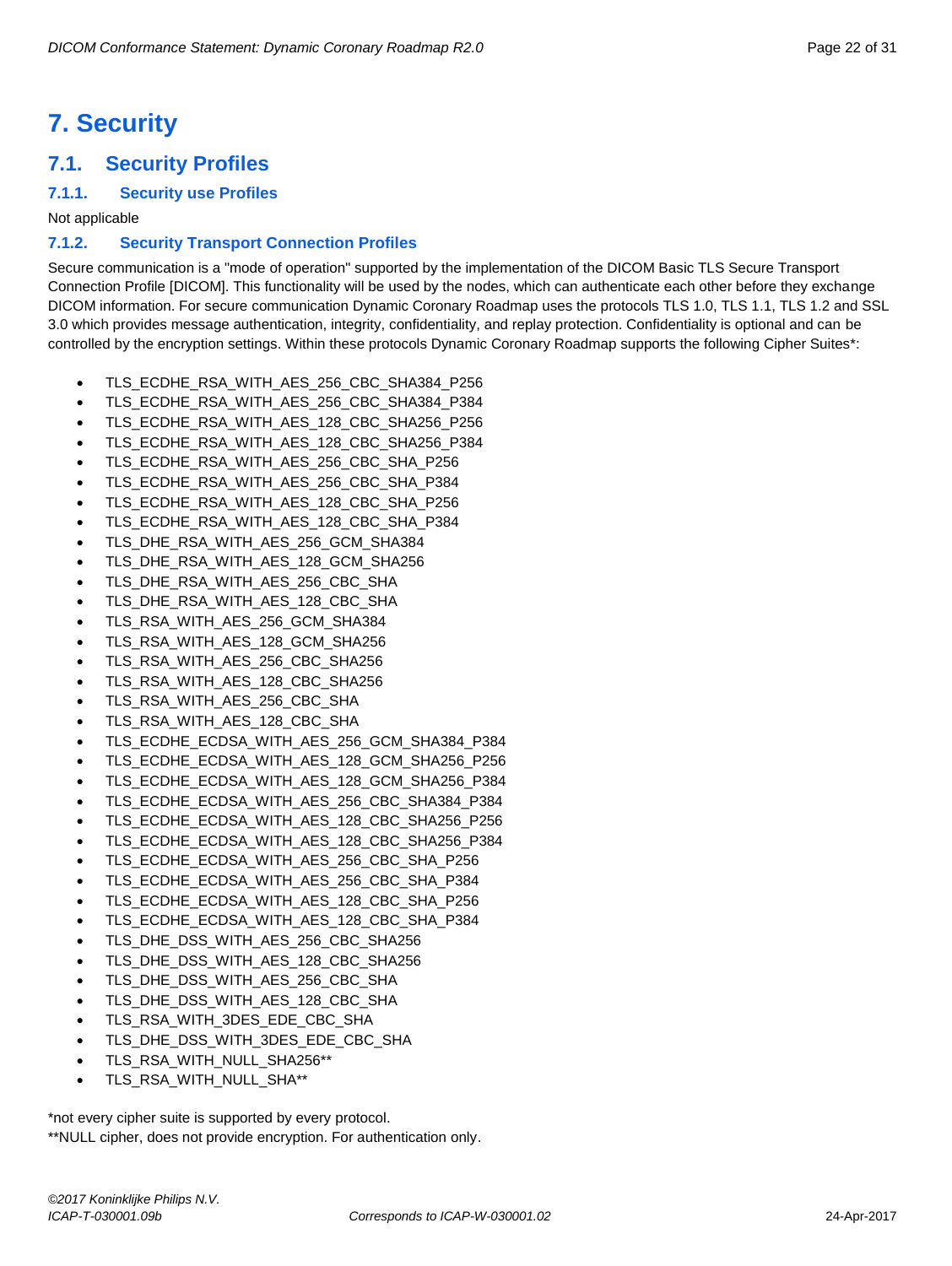The Dynamic Coronary Roadmap supports X.509 certificates. The following TLS Certification checks will be done (TLS Handshake). The machine (either server or client) that will send its certificate will:

- Choose the certificate according to Common Name (CN) value in the Subject-field.
- This name is case-sensitive. All present certificates should have unique CN names.

The server verifies:

- That the client certificate is a X.509 certificate which is not tampered with
- That the client certificate is in the list of trusted certificates
- That the client certificate is not expired (present time is between "Valid From" and "Valid To" fields of the X.509 certificate)
- That the client certificate has the correct purpose (at least the Client Authentication purpose)

The client verifies:

- That the server certificate is a X.509 certificate which is not tampered with
- That the server certificate is in the list of trusted certificates
- That the server certificate is not expired (present time is between "Valid From" and "Valid To" fields of the X.509 certificate)
- That the server certificate has the correct purpose (at least Server Authentication purpose)

No verification is done on:

- Revocation of certificates
- Limiting the connection to a limited set of IP-addresses

Node authentication with or without encryption is only possible when both nodes have:

- An access to their own private keys
- An access to a copy of the certificate of the other node containing its public key

The Dynamic Coronary Roadmap reads certificates from the OS provided certificate stores. The client certificates are read from the currently logged in user store. The server certificates are read from the machine store. It is the responsibility of the Hospital to setup and maintain the certificate stores. This includes the removal of revoked certificates and certificate updates prior to their expiration. Since neither X.500 directories, neither Lightweight Directory Access Protocol (LDAP) nor Certificate Revocation Lists (CRLs) are supported, the whole certificate chain needs to be replaced after a security breach.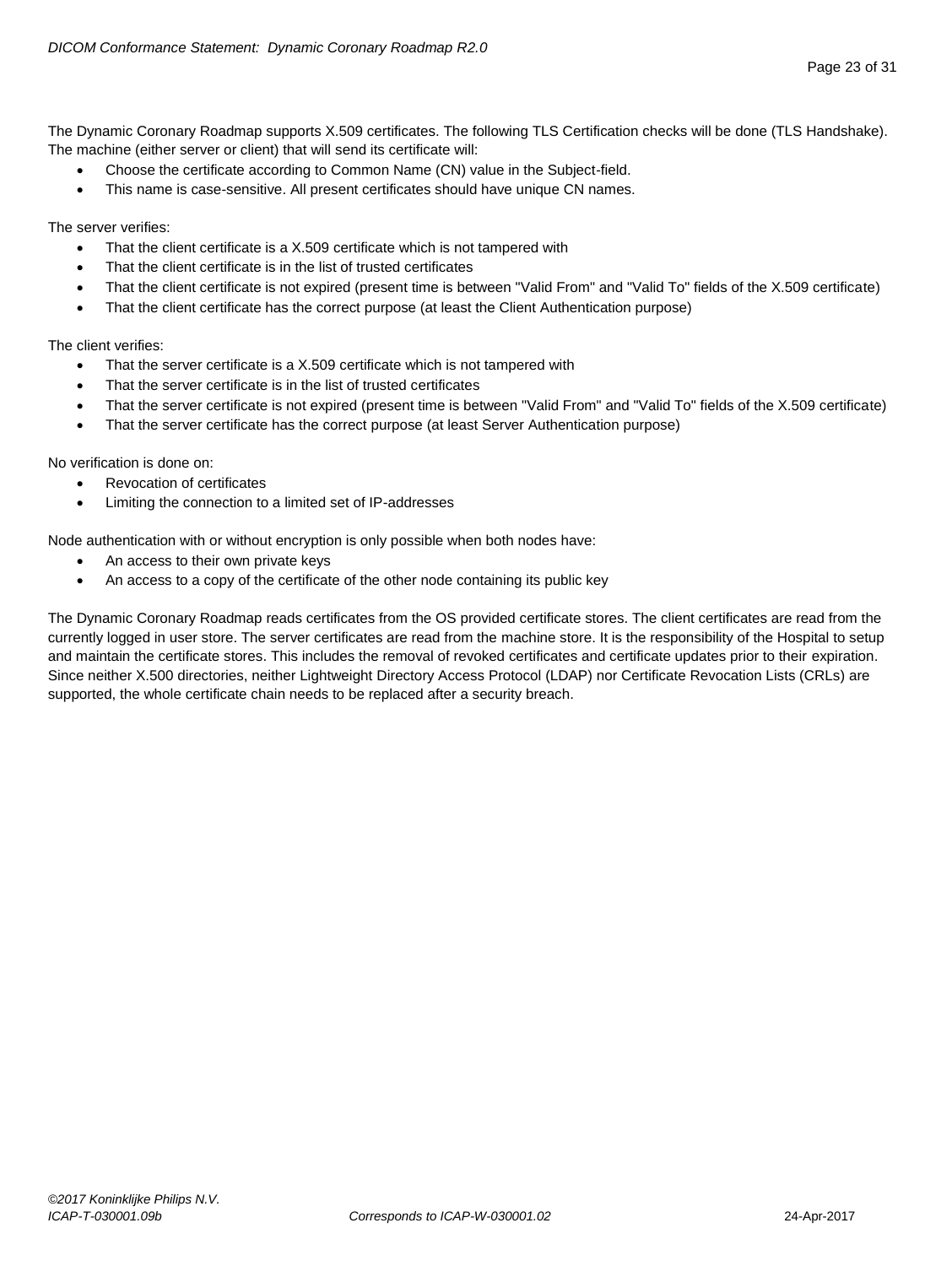The following figure presents the message flow of TLS handshake supported.



**Figure 7: Message flow of TLS handshake**

# <span id="page-23-0"></span>**7.1.3. Digital Signature Profiles**

Not applicable

# <span id="page-23-1"></span>**7.1.4. Media Storage Security Profiles**

Not applicable

# <span id="page-23-2"></span>**7.1.5. Attribute Confidentiality Profiles**

Not applicable

# <span id="page-23-3"></span>**7.1.6. Network Address Management Profiles**

Not applicable

# <span id="page-23-4"></span>**7.1.7. Time Synchronization Profiles**

Dynamic Coronary Roadmap conforms to the IHE Consistent Time Profile. It is possible to synchronize time with the NTP Timeserver. The NTP Timeserver is an element of Hospital Infrastructure.

# <span id="page-23-5"></span>**7.1.8. Application Configuration Management Profiles**

Not applicable

.

# <span id="page-23-6"></span>**7.1.9. Audit Trail Profiles**

The Audit Trail Component is a component of Dynamic Coronary Roadmap and can create messages according to the Audit Trail and Note Authentication, IHE defined standard. Actors are information systems or components of information systems that produce, manage, or act on categories of information required by operational activities in the enterprise. The Audit Trail Component allows security officers in an institution to audit activities, to detect non-compliant behavior in the enterprise, and to facilitate detection of improper creation, access, modification and deletion of Protected Health Information (PHI), where PHI data is considered as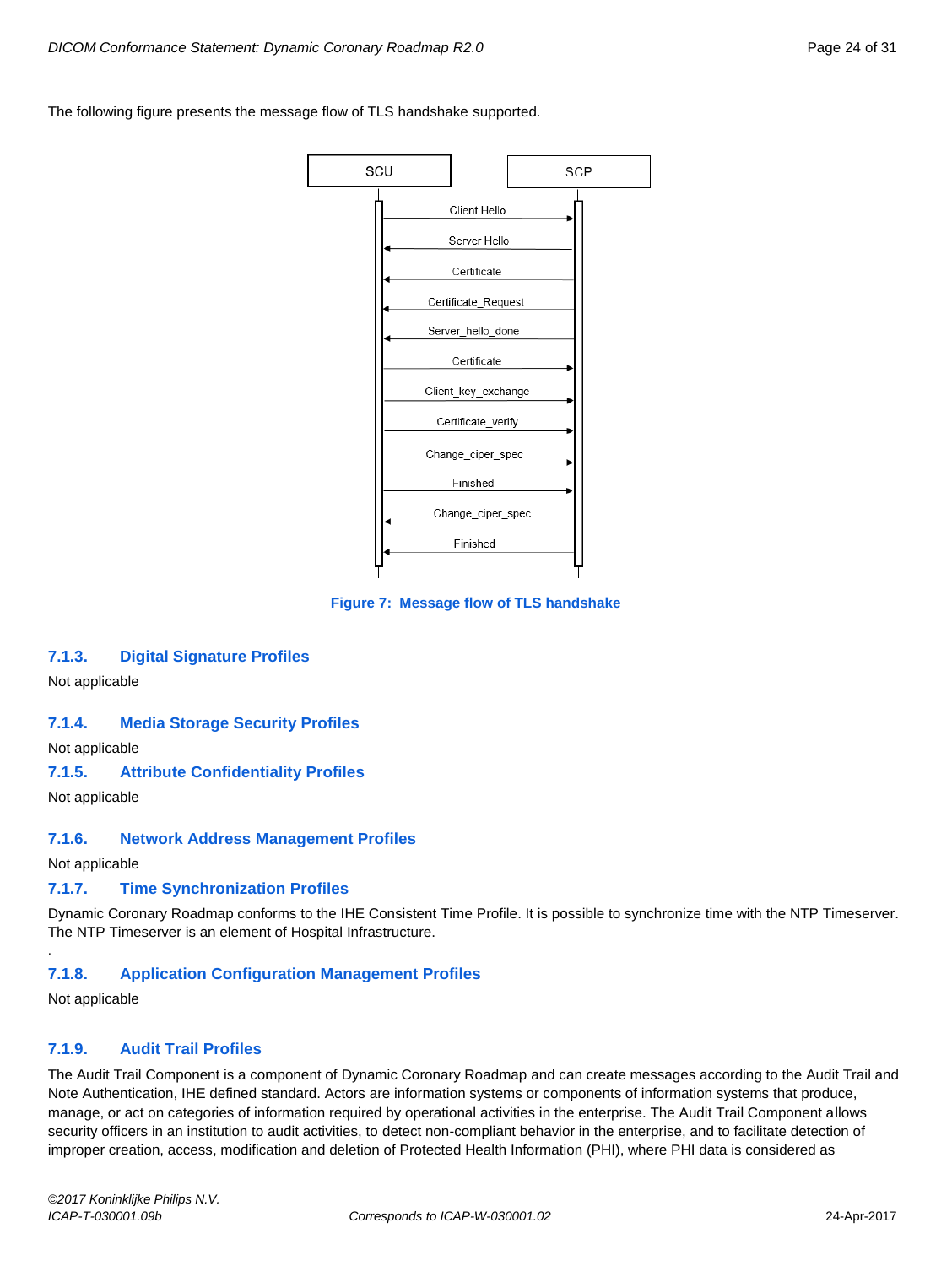information records (Registration, Order, Study/Procedure, Reports and to a lesser degree Images/Presentation States), and not the flow of information between the systems. This includes information exported to and imported from every secured node in the "secured domain".

The messages will be created and sent to a syslog server according to the syslog protocol. The time that is used will be the local time of the system which is synchronized with the NTP Time Server. The timeserver and syslog server are elements of the Hospital infrastructure. The following messages will be created and sent to a central Audit Record Repository

- Application Activity
- Begin Transferring DICOM Instances
- DICOM Instances Transferred
- Security Alert
- User Authentication
- DICOM Instances Accessed

# <span id="page-24-0"></span>**7.2. Association Level Security**

The Dynamic Coronary Roadmap accepts associations from unknown AEs but only for Storage commit N-Event-Report. If Dynamic Coronary Roadmap is configured to use secure mode, then the incoming associations (for Dynamic Coronary Roadmap as SCP) should follow secure mode.

# <span id="page-24-1"></span>**7.3. Application Level Security**

The Dynamic Coronary Roadmap allows the use of either a conventional (non-secure) DICOM communication or a secure DICOM communication based on the Transport Layer Security (TLS) protocol and Security Sockets Layer (SSL) if configured, the Dynamic Coronary Roadmap supports security.

Measures for:

- Secure authentication of a node
- Integrity and confidentiality of transmitted data
- Replay protection
- Generation of audit trail records
- Access control and user authentication.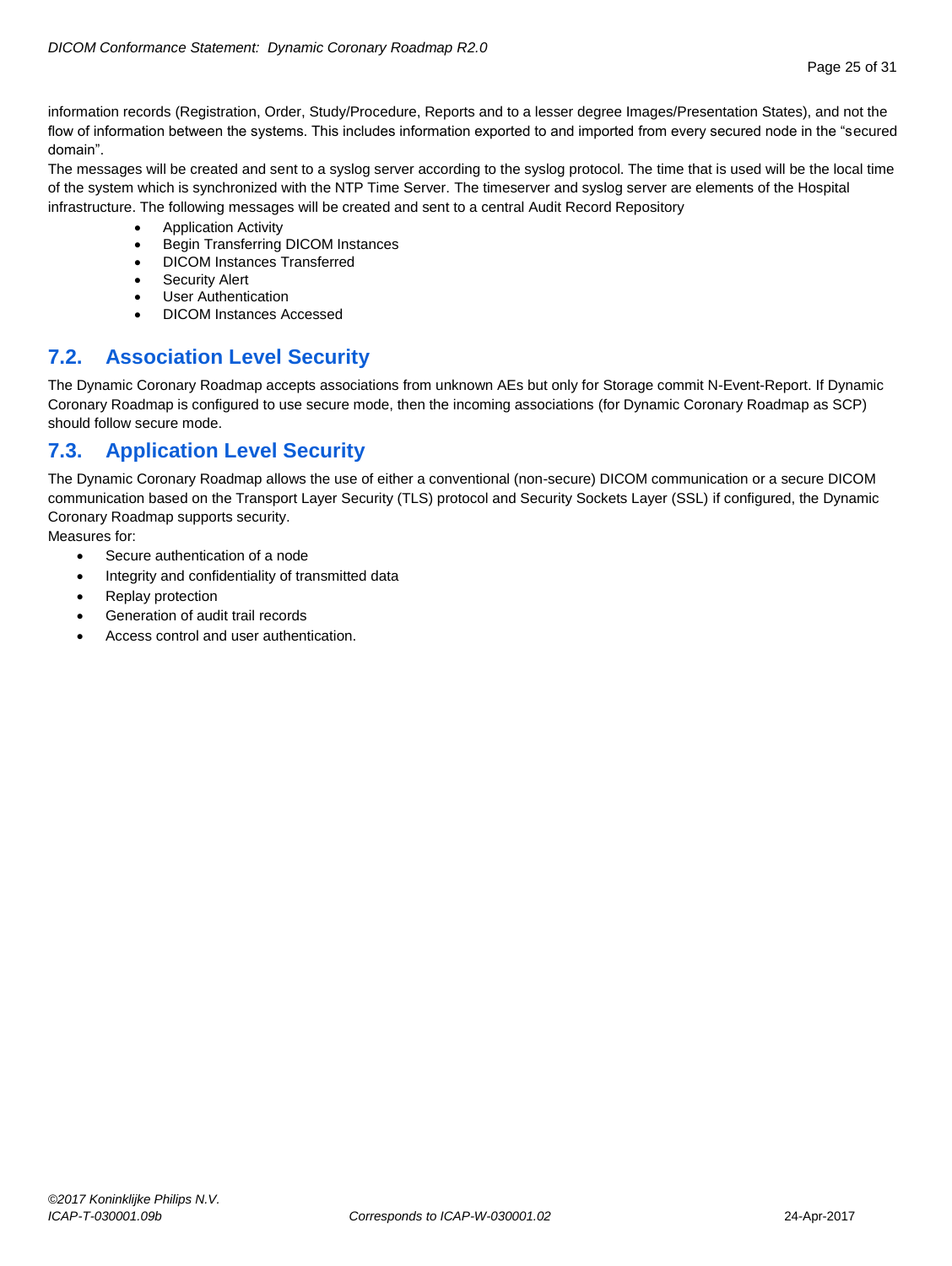# <span id="page-25-0"></span>**8. Annexes of application "Dynamic Coronary Roadmap"**

# <span id="page-25-1"></span>**8.1. IOD Contents**

# <span id="page-25-2"></span>**8.1.1. Created SOP Instance**

This section specifies each IOD created by this application and specifies the content for each IOD created (including private IODs). For each attribute in the IOD the following information is supplied:

- Attribute name
- Tag
- VR Value representation
- Value specifies possible values
- Presence of value specifies if attribute is always present or only under specific conditions
- Source of value specifies the source of the value
- Comment gives additional information on the attribute

Abbreviations used in the IOD tables for the column "Presence of Module" are:

| <b>ALWAYS</b> | The module is always present.                 |
|---------------|-----------------------------------------------|
| CONDITIONAL   | The module is used under specified condition. |

Abbreviations used in the Module table for the column "Presence of Value" are:

| <b>ALWAYS</b> | The attribute is always present with a value.                                                       |
|---------------|-----------------------------------------------------------------------------------------------------|
| <b>EMPTY</b>  | The attribute is always present without any value. (attribute sent zero length)                     |
| <b>VNAP</b>   | The attribute is always present and its Value is Not Always Present.                                |
|               | (attribute sent zero length if no value is present)                                                 |
| ANAP          | The attribute is present under specified condition $-$ if present then it will always have a value. |

The abbreviations used in the Module table for the column "Source" are:

| <b>AUTO</b>     | The attribute value is generated automatically.                                    |
|-----------------|------------------------------------------------------------------------------------|
| <b>CONFIG</b>   | The attribute value source is a configurable parameter.                            |
| <b>COPY</b>     | The attribute value source is another SOP instance.                                |
| <b>FIXED</b>    | The attribute value is hard-coded in the application.                              |
| <b>IMPLICIT</b> | The attribute value source is a user-implicit setting.                             |
| <b>MPPS</b>     | The attribute value is the same as that use for Modality Performed Procedure Step. |
| MWL             | The attribute value source is a Modality Worklist.                                 |
| <b>USER</b>     | The attribute value source is explicit user input.                                 |

# <span id="page-25-3"></span>**8.1.1.1. List of created SOP Classes**

# **Table 22: List of created SOP Classes**

| <b>SOP Class Name</b>                                           | <b>SOP Class UID</b>        |
|-----------------------------------------------------------------|-----------------------------|
| Secondary Capture Image Storage SOP Class                       | 1.2.840.10008.5.1.4.1.1.7   |
| Multiframe True Color Secondary Capture Image Storage SOP Class | 1.2.840.10008.5.1.4.1.1.7.4 |

# <span id="page-25-4"></span>**8.1.1.2. Secondary Capture Image Storage SOP Class**

# **Table 23: IOD of Created Secondary Capture Image Storage SOP Class Instances**

| <b>Information Entity</b> | <b>Module</b>               | <b>Presence Of Module</b> |
|---------------------------|-----------------------------|---------------------------|
| Patient                   | <b>Patient Module</b>       | <b>ALWAYS</b>             |
| Study                     | <b>General Study Module</b> | <b>ALWAYS</b>             |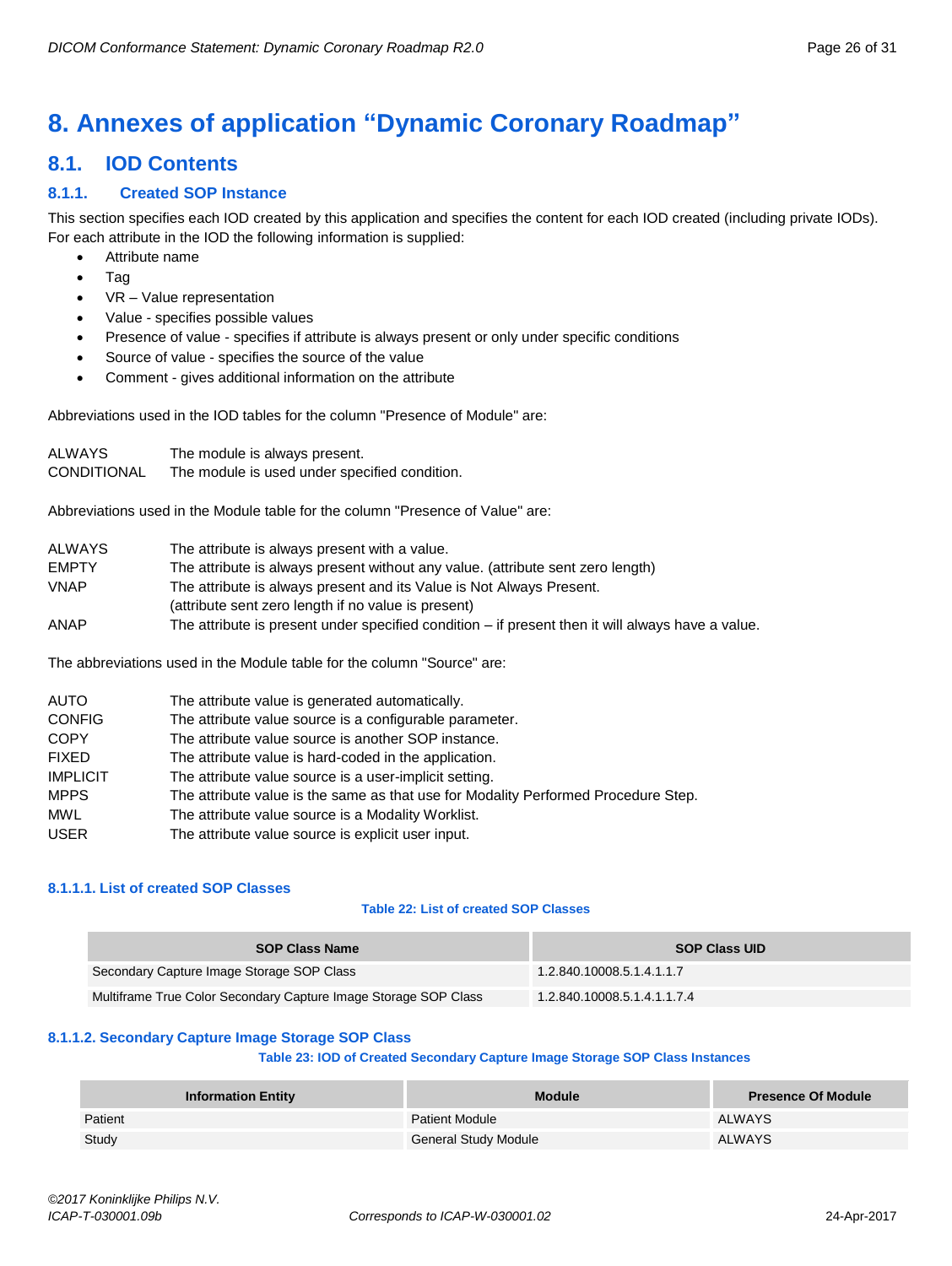| <b>Information Entity</b> | <b>Module</b>                   | <b>Presence Of Module</b> |
|---------------------------|---------------------------------|---------------------------|
| Series                    | <b>General Series Module</b>    | <b>ALWAYS</b>             |
|                           | <b>SC Equipment Module</b>      | ALWAYS                    |
| Equipment                 | <b>General Equipment Module</b> | <b>ALWAYS</b>             |
| Image                     | General Image Module            | ALWAYS                    |
|                           | Image Pixel Module              | <b>ALWAYS</b>             |
|                           | SOP Common Module               | <b>ALWAYS</b>             |

# **Table 24: Patient Module**

| <b>Attribute Name</b> | Tag       | <b>VR</b> | Value | <b>Presence of</b><br>Value | <b>Source</b> | <b>Comment</b>             |
|-----------------------|-----------|-----------|-------|-----------------------------|---------------|----------------------------|
| Patient's Name        | 0010,0010 | <b>PN</b> |       | <b>ALWAYS</b>               | <b>COPY</b>   | Obtained from X-ray System |
| Patient ID            | 0010,0020 | LO        |       | <b>ALWAYS</b>               | <b>COPY</b>   | Obtained from X-ray System |
| Patient's Birth Date  | 0010,0030 | DA        |       | <b>ALWAYS</b>               | <b>COPY</b>   | Obtained from X-ray System |
| Patient's Sex         | 0010,0040 | <b>CS</b> |       | <b>ALWAYS</b>               | <b>COPY</b>   | Obtained from X-ray System |

# **Table 25: General Study Module**

| <b>Attribute Name</b>      | Tag       | <b>VR</b> | Value | <b>Presence of Value</b> | <b>Source</b> | <b>Comment</b>                |
|----------------------------|-----------|-----------|-------|--------------------------|---------------|-------------------------------|
| <b>Study Date</b>          | 0008.0020 | DA        |       | <b>ALWAYS</b>            | <b>COPY</b>   | Obtained from X-ray<br>System |
| <b>Study Time</b>          | 0008.0030 | <b>TM</b> |       | <b>ALWAYS</b>            | <b>COPY</b>   | Obtained from X-ray<br>System |
| <b>Accession Number</b>    | 0008.0050 | <b>SH</b> |       | <b>ALWAYS</b>            | <b>COPY</b>   | Obtained from X-ray<br>System |
| Referring Physician's Name | 0008.0090 | <b>PN</b> |       | <b>ALWAYS</b>            | <b>COPY</b>   | Obtained from X-ray<br>System |
| Study Instance UID         | 0020.000D | UI        |       | <b>ALWAYS</b>            | <b>COPY</b>   | Obtained from X-ray<br>System |
| Study ID                   | 0020,0010 | <b>SH</b> |       | <b>ALWAYS</b>            | <b>COPY</b>   | Obtained from X-ray<br>System |

# **Table 26: General Series Module**

| <b>Attribute Name</b> | Tag       | <b>VR</b> | Value | Presence of<br>Value | <b>Source</b> | <b>Comment</b>                |
|-----------------------|-----------|-----------|-------|----------------------|---------------|-------------------------------|
| Modality              | 0008,0060 | <b>CS</b> | XA    | <b>ALWAYS</b>        | <b>FIXED</b>  |                               |
| Series Instance UID   | 0020,000E | UI        |       | <b>ALWAYS</b>        | <b>AUTO</b>   |                               |
| Series Number         | 0020.0011 | IS        |       | <b>ALWAYS</b>        | <b>COPY</b>   | Obtained from X-ray<br>System |

# **Table 30: SC Equipment Module**

| <b>Attribute Name</b> | Taq       | VR | Value      | <b>Presence of Value</b> | <b>Source</b> | Comment |
|-----------------------|-----------|----|------------|--------------------------|---------------|---------|
| Modality              | 0008.0060 | CS | ОT         | <b>ALWAYS</b>            | <b>FIXED</b>  |         |
| Conversion Type       | 0008.0064 | CS | <b>WSD</b> | <b>ALWAYS</b>            | <b>FIXED</b>  |         |

# **Table 31: General Equipment Module**

| <b>Attribute Name</b> | Tag       | <b>VR</b> | Value          | <b>Presence of Value</b> | Source | <b>Comment</b> |
|-----------------------|-----------|-----------|----------------|--------------------------|--------|----------------|
| Manufacturer          | 0008.0070 | LŲ        | <b>Philips</b> | <b>VNAP</b>              | FIXED  |                |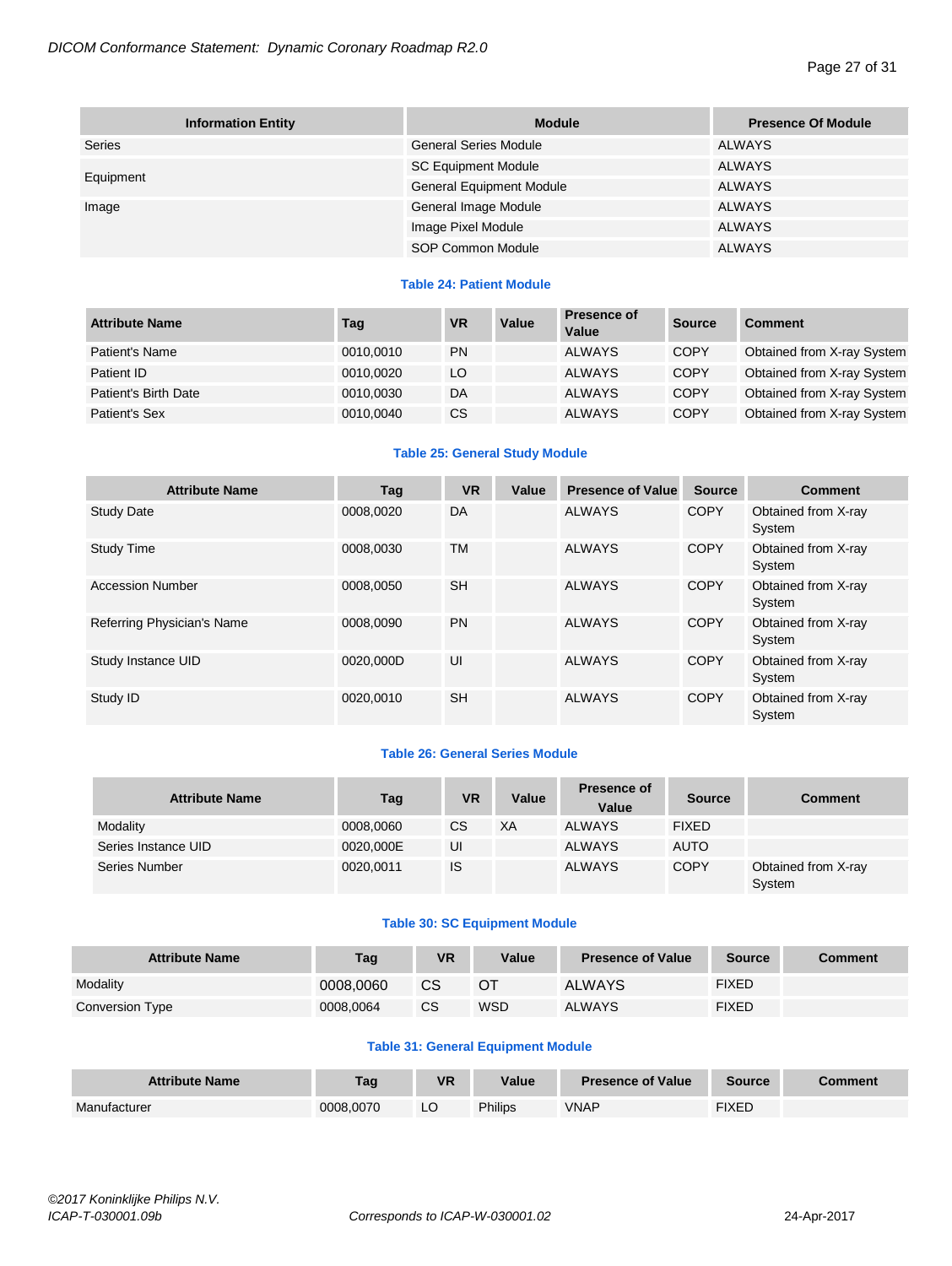# **Table 27: General Image Module**

| <b>Attribute Name</b>      | Tag       | <b>VR</b> | Value                    | Presence of<br>Value | <b>Source</b> | <b>Comment</b> |
|----------------------------|-----------|-----------|--------------------------|----------------------|---------------|----------------|
| Instance Number            | 0020,0013 | IS        |                          | <b>ALWAYS</b>        | <b>AUTO</b>   |                |
| <b>Patient Orientation</b> | 0020.0020 | <b>CS</b> |                          | <b>EMPTY</b>         | <b>FIXED</b>  |                |
| Burned in Annotation       | 0028,0301 | СS        | <b>NO</b>                | <b>ALWAYS</b>        | <b>FIXED</b>  |                |
| Image Type                 | 0008,0008 | CS.       | DERIVED\SECONDARY ALWAYS |                      | <b>AUTO</b>   |                |

# **Table 28: Image Pixel Module**

| <b>Attribute Name</b>       | Tag       | <b>VR</b> | Value          | <b>Presence of</b><br>Value | <b>Source</b> | <b>Comment</b>                                                                                                                                                                                                                                                                                                  |
|-----------------------------|-----------|-----------|----------------|-----------------------------|---------------|-----------------------------------------------------------------------------------------------------------------------------------------------------------------------------------------------------------------------------------------------------------------------------------------------------------------|
| Samples per Pixel           | 0028,0002 | <b>US</b> | 3              | <b>ALWAYS</b>               | <b>FIXED</b>  |                                                                                                                                                                                                                                                                                                                 |
| Photometric Interpretation  | 0028,0004 | <b>CS</b> | <b>RGB</b>     | <b>ALWAYS</b>               | <b>FIXED</b>  |                                                                                                                                                                                                                                                                                                                 |
| <b>Planar Configuration</b> | 0028,0006 | <b>US</b> | $\mathbf 0$    | <b>ALWAYS</b>               | <b>FIXED</b>  |                                                                                                                                                                                                                                                                                                                 |
| <b>Rows</b>                 | 0028,0010 | <b>US</b> |                | <b>ALWAYS</b>               | <b>AUTO</b>   | <b>Without FFR/iFR</b><br>Allura: rows 1000<br>Azurion FlexVision: rows 956<br>Azurion HD monitor: rows 960<br>Azurion 19" monitor: rows 992<br>With FFR/iFR:<br>Allura: rows 1000<br>Azurion FlexVision: rows 960<br>Azurion HD monitor: rows 962<br>Azurion 19" monitor: rows 994                             |
| Columns                     | 0028,0011 | US        |                | <b>ALWAYS</b>               | <b>AUTO</b>   | <b>Without FFR/iFR:</b><br>Allura: columns 1000<br>Azurion FlexVision: columns 956<br>Azurion HD monitor: columns 960<br>Azurion 19" monitor: columns 982<br>With FFR/iFR:<br>Allura: columns 1257<br>Azurion FlexVision: columns 1274<br>Azurion HD monitor: columns 1920<br>Azurion 19" monitor: columns 1278 |
| <b>Bits Allocated</b>       | 0028,0100 | <b>US</b> | 8              | <b>ALWAYS</b>               | <b>FIXED</b>  |                                                                                                                                                                                                                                                                                                                 |
| <b>Bits Stored</b>          | 0028,0101 | <b>US</b> | 8              | <b>ALWAYS</b>               | <b>FIXED</b>  |                                                                                                                                                                                                                                                                                                                 |
| <b>High Bit</b>             | 0028,0102 | US        | $\overline{7}$ | <b>ALWAYS</b>               | <b>FIXED</b>  |                                                                                                                                                                                                                                                                                                                 |
| <b>Pixel Representation</b> | 0028,0103 | US        | $\mathbf 0$    | <b>ALWAYS</b>               | <b>FIXED</b>  |                                                                                                                                                                                                                                                                                                                 |
| <b>Pixel Data</b>           | 7FE0,0010 | OW/OB     |                | <b>ALWAYS</b>               | <b>AUTO</b>   |                                                                                                                                                                                                                                                                                                                 |

# **Table 29: SOP Common Module**

| <b>Attribute Name</b>  | Tag       | <b>VR</b> | Value                     | <b>Presence of Value</b> | <b>Source</b> | <b>Comment</b> |
|------------------------|-----------|-----------|---------------------------|--------------------------|---------------|----------------|
| Specific Character Set | 0008,0005 | CS        | <b>ISO IR 192</b>         | <b>ALWAYS</b>            | <b>FIXED</b>  |                |
| Instance Creation Date | 0008.0012 | DA        |                           | <b>ALWAYS</b>            | <b>AUTO</b>   |                |
| Instance Creation Time | 0008.0013 | TM        |                           | <b>ALWAYS</b>            | <b>AUTO</b>   |                |
| SOP Class UID          | 0008.0016 | UI        | 1.2.840.10008.5.1.4.1.1.7 | ALWAYS                   | <b>FIXED</b>  |                |
| SOP Instance UID       | 0008.0018 | UI        |                           | <b>ALWAYS</b>            | <b>AUTO</b>   |                |
| Instance Number        | 0020.0013 | <b>IS</b> |                           | <b>ALWAYS</b>            | <b>AUTO</b>   |                |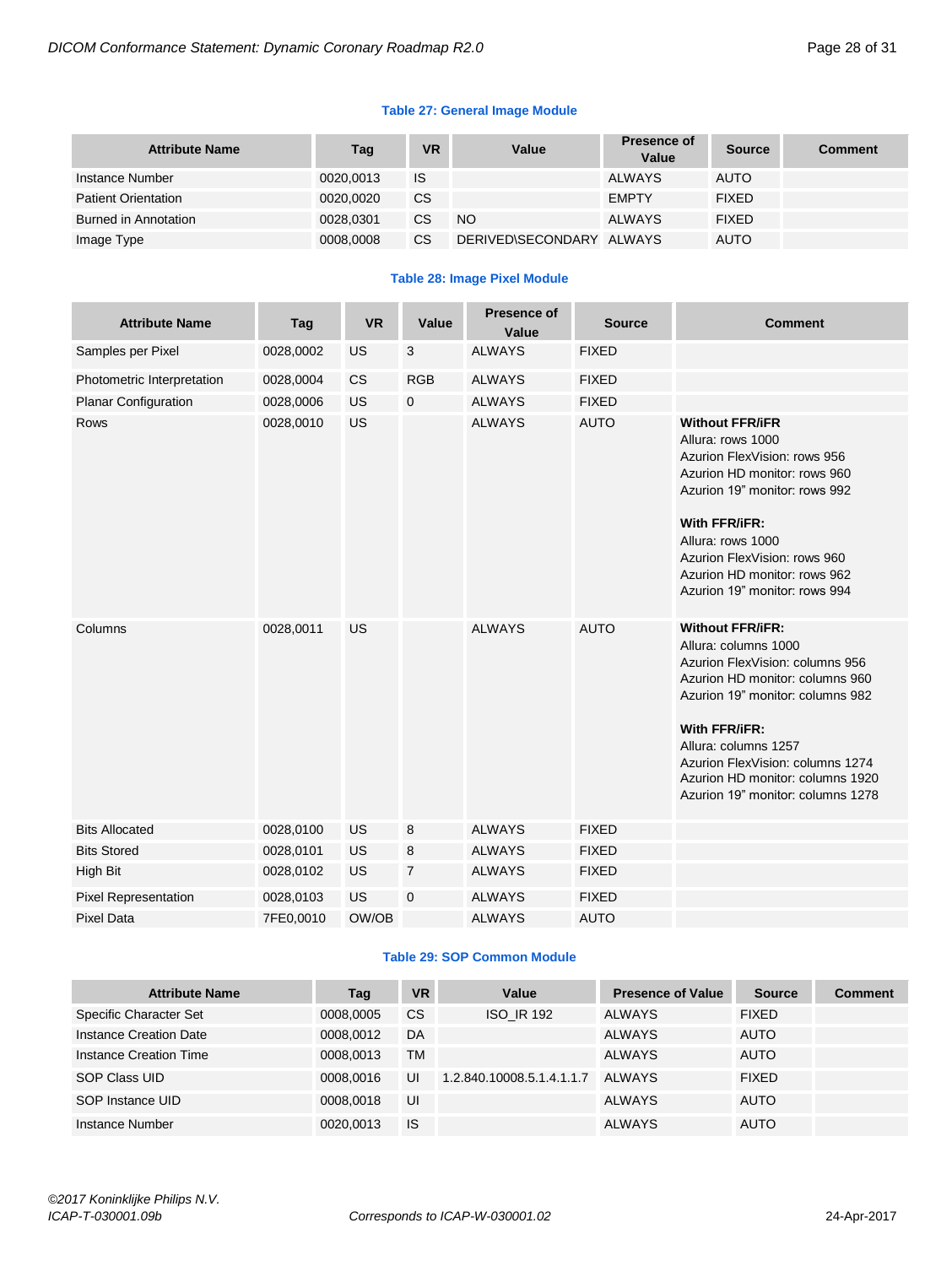# <span id="page-28-0"></span>**8.1.1.3. Multiframe True Color Secondary Capture Image Storage SOP Class**

# **Table 30: IOD of Created Multiframe True Color Secondary Capture Image Storage SOP Class Instances**

| <b>Information Entity</b> | <b>Module</b>                        | <b>Presence Of Module</b> |
|---------------------------|--------------------------------------|---------------------------|
| Patient                   | <b>Patient Module</b>                | <b>ALWAYS</b>             |
| Study                     | <b>General Study Module</b>          | <b>ALWAYS</b>             |
| Series                    | <b>General Series Module</b>         | <b>ALWAYS</b>             |
| Equipment                 | <b>SC Equipment Module</b>           | ALWAYS                    |
|                           | <b>General Equipment Module</b>      | <b>ALWAYS</b>             |
| Image                     | General Image Module                 | <b>ALWAYS</b>             |
|                           | Image Pixel Module                   | <b>ALWAYS</b>             |
|                           | Cine Module                          | CONDITIONAL               |
|                           | Multi-Frame Module                   | ALWAYS                    |
|                           | Multi-Frame Functional Groups Module | <b>USER OPTION</b>        |
|                           | SC Multi-frame Image Module          | ALWAYS                    |
|                           | SOP Common Module                    | <b>ALWAYS</b>             |

# **Table 36: Patient Module**

| <b>Attribute Name</b> | Tag       | <b>VR</b> | Value | <b>Presence of Value</b> | <b>Source</b> | <b>Comment</b>                |
|-----------------------|-----------|-----------|-------|--------------------------|---------------|-------------------------------|
| Patient's Name        | 0010,0010 | <b>PN</b> |       | <b>ALWAYS</b>            | <b>COPY</b>   | Obtained from X-ray<br>System |
| Patient ID            | 0010,0020 | LO        |       | <b>ALWAYS</b>            | <b>COPY</b>   | Obtained from X-ray<br>System |
| Patient's Birth Date  | 0010,0030 | DA        |       | <b>ALWAYS</b>            | <b>COPY</b>   | Obtained from X-ray<br>System |
| Patient's Sex         | 0010.0040 | <b>CS</b> | F,M,O | <b>ALWAYS</b>            | <b>COPY</b>   | Obtained from X-ray<br>System |

# **Table 31: General Study Module**

| <b>Attribute Name</b>      | Tag       | <b>VR</b> | Value | Presence of<br>Value | <b>Source</b> | <b>Comment</b>             |
|----------------------------|-----------|-----------|-------|----------------------|---------------|----------------------------|
| <b>Study Date</b>          | 0008.0020 | DA        |       | <b>ALWAYS</b>        | <b>COPY</b>   | Obtained from X-ray System |
| <b>Study Time</b>          | 0008.0030 | TM        |       | <b>ALWAYS</b>        | <b>COPY</b>   | Obtained from X-ray System |
| <b>Accession Number</b>    | 0008.0050 | <b>SH</b> |       | <b>ALWAYS</b>        | <b>COPY</b>   | Obtained from X-ray System |
| Referring Physician's Name | 0008.0090 | <b>PN</b> |       | <b>ALWAYS</b>        | <b>COPY</b>   | Obtained from X-ray System |
| Study Instance UID         | 0020,000D | UI        |       | <b>ALWAYS</b>        | <b>COPY</b>   | Obtained from X-ray System |
| Study ID                   | 0020.0010 | <b>SH</b> |       | <b>ALWAYS</b>        | <b>COPY</b>   | Obtained from X-ray System |

# **Table 32: General Series Module**

| <b>Attribute Name</b> | Tag       | <b>VR</b>     | Value | Presence of<br>Value | Source       | <b>Comment</b>             |
|-----------------------|-----------|---------------|-------|----------------------|--------------|----------------------------|
| Modality              | 0008.0060 | <sub>CS</sub> | XA    | <b>ALWAYS</b>        | <b>FIXED</b> |                            |
| Series Instance UID   | 0020,000E | UI            |       | <b>ALWAYS</b>        | <b>AUTO</b>  |                            |
| Series Number         | 0020,0011 | <b>IS</b>     |       | <b>ALWAYS</b>        | <b>COPY</b>  | Obtained from X-ray System |

# **Table 33: SC Equipment Module**

| <b>Attribute Name</b> | <b>Tag</b> | VR | Value      | <b>Presence of Value</b> | <b>Source</b> | Comment |
|-----------------------|------------|----|------------|--------------------------|---------------|---------|
| Modality              | 0008.0060  | СS | XA         | <b>ALWAYS</b>            | <b>FIXED</b>  |         |
| Conversion Type       | 0008.0064  | CS | <b>WSD</b> | <b>ALWAYS</b>            | <b>FIXED</b>  |         |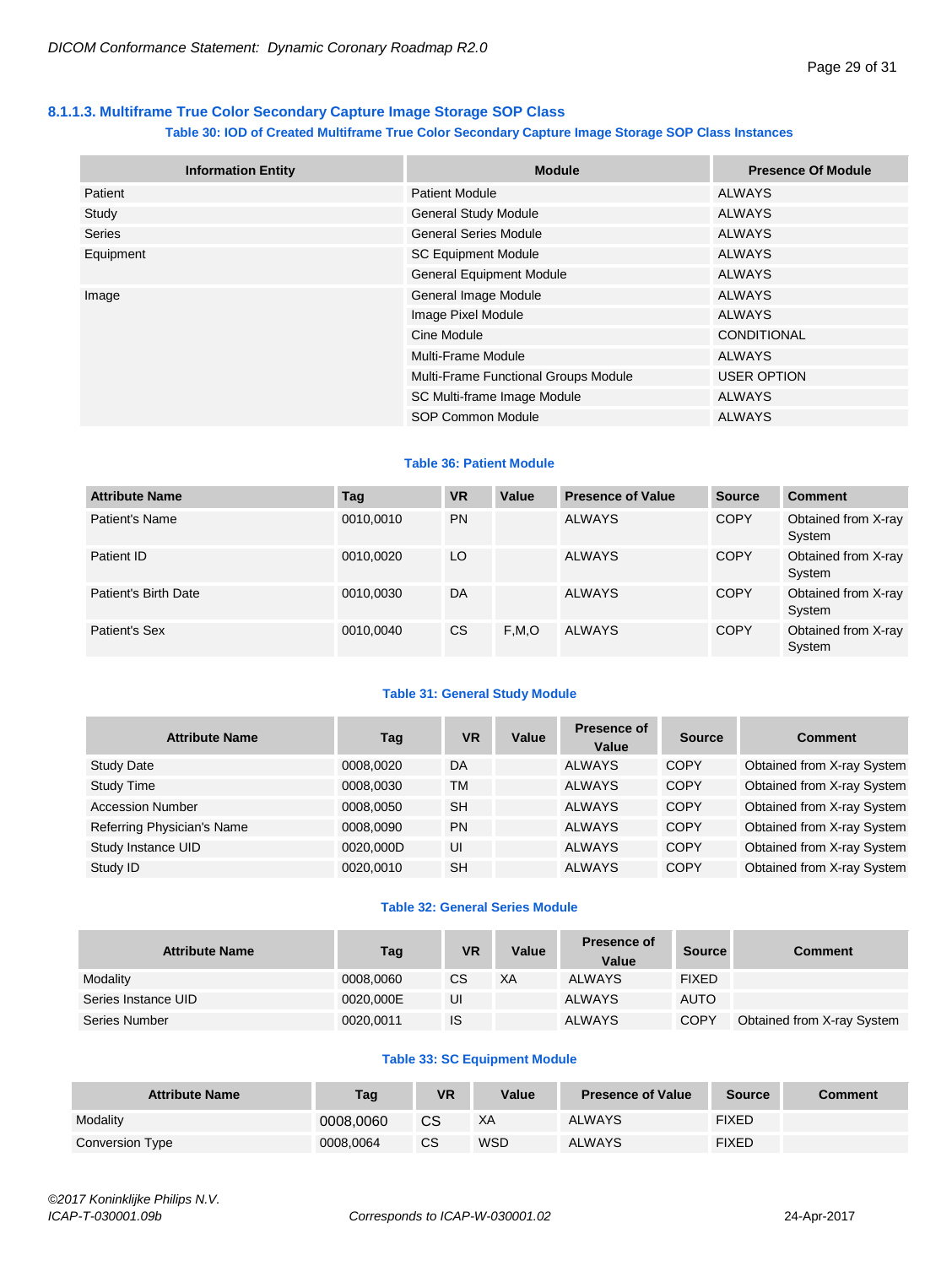# **Table 40: General Equipment Module**

| <b>Attribute Name</b> | Tag       | <b>VR</b> | Value   | <b>Presence of Value</b> | <b>Source</b> | Comment |
|-----------------------|-----------|-----------|---------|--------------------------|---------------|---------|
| Manufacturer          | 0008.0070 | LC        | Philips | VNAP                     | <b>FIXED</b>  |         |

# **Table 41: General Image Module**

| <b>Attribute Name</b>      | Tag       | <b>VR</b> | Value             | <b>Presence of</b><br>Value | <b>Source</b> | <b>Comment</b> |
|----------------------------|-----------|-----------|-------------------|-----------------------------|---------------|----------------|
| <b>Content Date</b>        | 0008,0023 | DA        |                   | <b>ALWAYS</b>               | <b>AUTO</b>   |                |
| <b>Content Time</b>        | 0008.0033 | ТM        |                   | <b>ALWAYS</b>               | <b>AUTO</b>   |                |
| Instance Number            | 0020.0013 | IS        |                   | <b>ALWAYS</b>               | <b>AUTO</b>   |                |
| <b>Patient Orientation</b> | 0020.0020 | CS        |                   | <b>ALWAYS</b>               | <b>FIXED</b>  |                |
| Burned in Annotation       | 0028,0301 | <b>CS</b> | <b>NO</b>         | <b>ALWAYS</b>               | <b>FIXED</b>  |                |
| Image Type                 | 0008.0008 | CS        | DERIVED\SECONDARY | <b>ALWAYS</b>               | <b>AUTO</b>   |                |

# **Table 34: Image Pixel Module**

| <b>Attribute Name</b>       | Tag       | <b>VR</b> | Value          | <b>Presence of Value</b> | <b>Source</b> | <b>Comment</b>                                                                                                                                                                                                                                                                                                                    |
|-----------------------------|-----------|-----------|----------------|--------------------------|---------------|-----------------------------------------------------------------------------------------------------------------------------------------------------------------------------------------------------------------------------------------------------------------------------------------------------------------------------------|
| Samples per Pixel           | 0028,0002 | US        | 3              | <b>ALWAYS</b>            | <b>FIXED</b>  |                                                                                                                                                                                                                                                                                                                                   |
| Photometric Interpretation  | 0028,0004 | <b>CS</b> | YBR_FULL_422   | <b>ALWAYS</b>            | <b>AUTO</b>   |                                                                                                                                                                                                                                                                                                                                   |
| <b>Planar Configuration</b> | 0028,0006 | <b>US</b> | $\mathsf 0$    | <b>ANAP</b>              | <b>FIXED</b>  |                                                                                                                                                                                                                                                                                                                                   |
| Rows                        | 0028,0010 | <b>US</b> |                | <b>ALWAYS</b>            | <b>AUTO</b>   | <b>Without FFR/iFR</b><br>Allura: rows 1000<br>Azurion FlexVision: rows 956<br>Azurion HD monitor: rows 960<br>Azurion 19" monitor: rows 992<br>With FFR/iFR:<br>Allura: rows 1000<br>Azurion FlexVision: rows 960<br>Azurion HD monitor: rows 962<br>Azurion 19" monitor: rows 994                                               |
| Columns                     | 0028,0011 | <b>US</b> |                | <b>ALWAYS</b>            | <b>AUTO</b>   | <b>Without FFR/iFR:</b><br>Allura: columns 1000<br>Azurion FlexVision: columns<br>956<br>Azurion HD monitor: columns<br>960<br>Azurion 19" monitor: columns<br>982<br>With FFR/iFR:<br>Allura: columns 1257<br>Azurion FlexVision: columns<br>1274<br>Azurion HD monitor: columns<br>1920<br>Azurion 19" monitor: columns<br>1278 |
| <b>Bits Allocated</b>       | 0028,0100 | <b>US</b> | 8              | <b>ALWAYS</b>            | <b>FIXED</b>  |                                                                                                                                                                                                                                                                                                                                   |
| <b>Bits Stored</b>          | 0028,0101 | <b>US</b> | 8              | <b>ALWAYS</b>            | <b>FIXED</b>  |                                                                                                                                                                                                                                                                                                                                   |
| High Bit                    | 0028,0102 | US        | $\overline{7}$ | <b>ALWAYS</b>            | <b>FIXED</b>  |                                                                                                                                                                                                                                                                                                                                   |
| <b>Pixel Representation</b> | 0028,0103 | <b>US</b> | $\mathbf 0$    | <b>ALWAYS</b>            | <b>FIXED</b>  |                                                                                                                                                                                                                                                                                                                                   |
| <b>Pixel Data</b>           | 7FE0,0010 | OW/OB     |                | <b>ALWAYS</b>            | <b>AUTO</b>   |                                                                                                                                                                                                                                                                                                                                   |